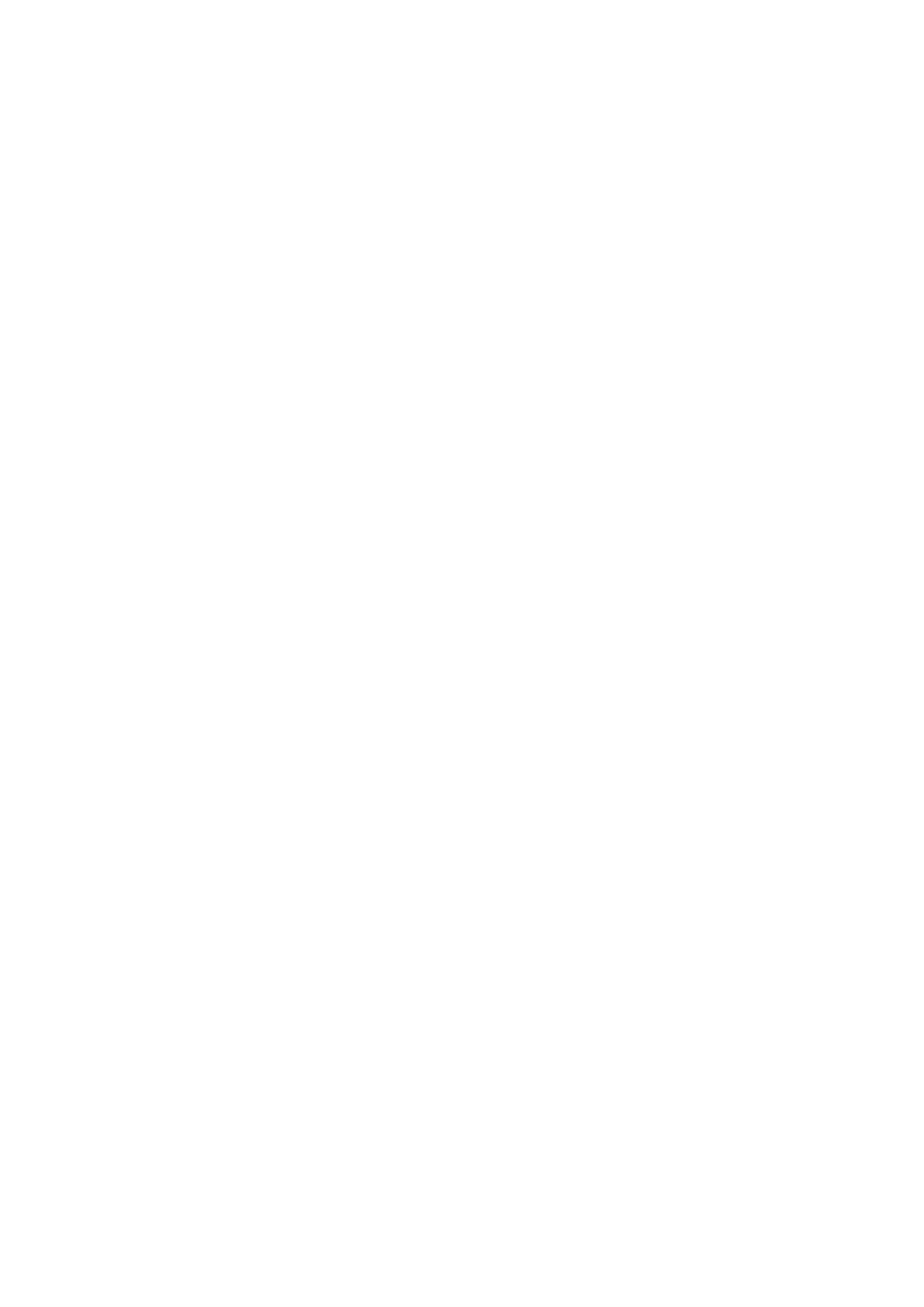# National Security Policy-Making and Gender

Peter Albrecht and Karen Barnes







**Geneva Centre for the Democratic Control of Armed Forces (DCAF)**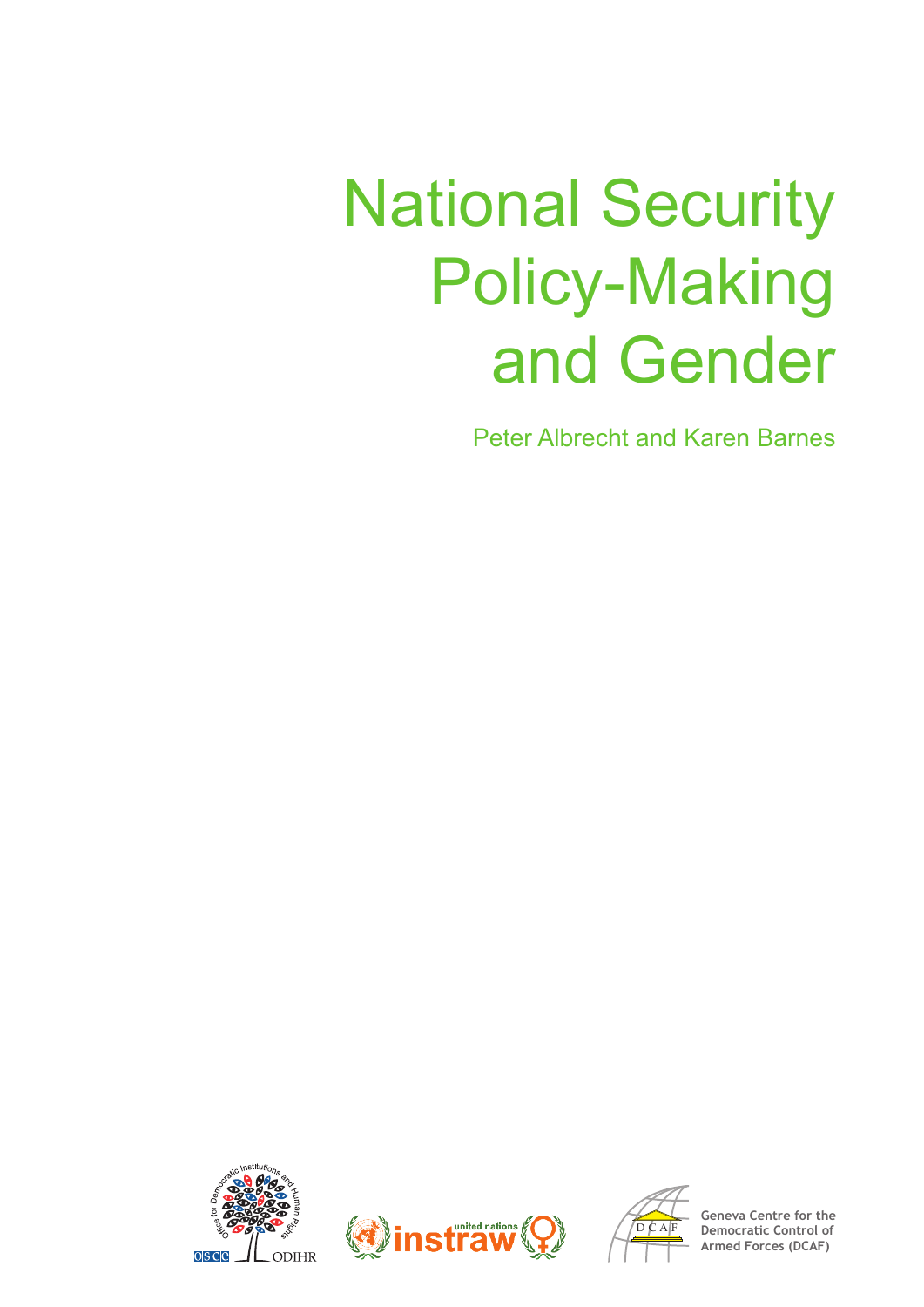#### **About the Authors**

Peter Albrecht and Karen Barnes of International Alert.

International Alert is a London-based NGO that has worked for over 20 years to lay the foundations for lasting peace and security in communities affected by violent conflict. International Alert's multi-faceted approach focuses both in and across various regions; aiming to shape policies and practices that affect peacebuilding; and helping build skills and capacity through training.

International Alert's regional work is based in the African Great Lakes, West Africa, the South Caucasus, Nepal, Sri Lanka, the Philippines and Colombia. International Alert's thematic projects work at local, regional and international levels, focusing on cross-cutting issues critical to building sustainable peace. These include business and economy, gender, governance, aid, security and justice.

#### **Editors**

Megan Bastick and Kristin Valasek, DCAF

#### **Acknowledgements**

We would like to thank the following people for their valuable comments on drafts of this tool: Sanam Naraghi Anderlini, Megan Bastick, Willem F. van Eekelen, Ingrid Kraiser, UN-INSTRAW, Kristin Valasek, Johanna Valenius, Charlotte Watson and Mark White. In addition, we would like to thank Benjamin Buckland, Anthony Drummond and Mugiho Takeshita for their editing assistance, and Anja Ebnöther for her guidance of the project.

#### **The Gender and SSR Toolkit**

This Tool on National Security Policy-Making and Gender is part of a *Gender and SSR Toolkit.* Designed to provide a practical introduction to gender issues for security sector reform practitioners and policy-makers, the Toolkit includes the following 12 Tools and corresponding Practice Notes:

- 1. Security Sector Reform and Gender
- 2. Police Reform and Gender
- 3. Defence Reform and Gender
- 4. Justice Reform and Gender
- 5. Penal Reform and Gender
- 6. Border Management and Gender
- 7. Parliamentary Oversight of the Security Sector and Gender
- National Security Policy-Making and Gender
- 9. Civil Society Oversight of the Security Sector and Gender
- 10. Private Military and Security Companies and Gender
- 11. SSR Assessment, Monitoring and Evaluation and Gender
- 12. Gender Training for Security Sector Personnel
- Annex on International and Regional Laws and Instruments

DCAF, OSCE/ODIHR and UN-INSTRAW gratefully acknowledge the support of the Norwegian Ministry of Foreign Affairs for the production of the Toolkit. We also thank OSCE/ODIHR for supporting the production of this Tool.

#### **DCAF**

The Geneva Centre for the Democratic Control of Armed Forces (DCAF) promotes good governance and reform of the security sector. The Centre conducts research on good practices, encourages the development of appropriate norms at the national and international levels, makes policy recommendations and provides in-country advice and assistance programmes. DCAF's partners include governments, parliaments, civil society, international organisations and security sector actors such as police, judiciary, intelligence agencies, border security services and the military.

#### **OSCE/ODIHR**

The Office for Democratic Institutions and Human Rights (ODIHR) is the main institution for the OSCE's human dimension of security: a broad concept that includes the protection of human rights; the development of democratic societies, with emphasis on elections, institution-building, and governance; strengthening the rule of law; and promoting genuine respect and mutual understanding among individuals, as well as nations. The ODIHR contributed to the development of the Toolkit.

#### **UN-INSTRAW**

The United Nations International Research and Training Institute for the Advancement of Women (UN-INSTRAW) is the only UN entity mandated to develop research programmes that contribute to the empowerment of women and the achievement of gender equality worldwide. Through alliance-building with UN Member States, international organisations, academia, civil society, and other actors, UN-INSTRAW:

- **■** Undertakes action-oriented research from a gender perspective that has a concrete impact on policies, programmes and projects;
- **■** Creates synergies for knowledge management and information exchange;
- Strengthens the capacities of key stakeholders to integrate gender perspectives in policies, programmes and projects.

Cover picture © Keystone, AP, Alvaro Barrientos, 2008.

© DCAF, OSCE/ODIHR, UN-INSTRAW, 2008. All rights reserved.

ISBN 978-92-9222-074-7

Cite as: Peter Albrecht and Karen Barnes. "National Security Policy-Making and Gender." G*ender and Security Sector Reform Toolkit.* Eds. Megan Bastick and Kristin Valasek. Geneva: DCAF, OSCE/ODIHR, UN-INSTRAW, 2008.

Printed by SRO-Kundig.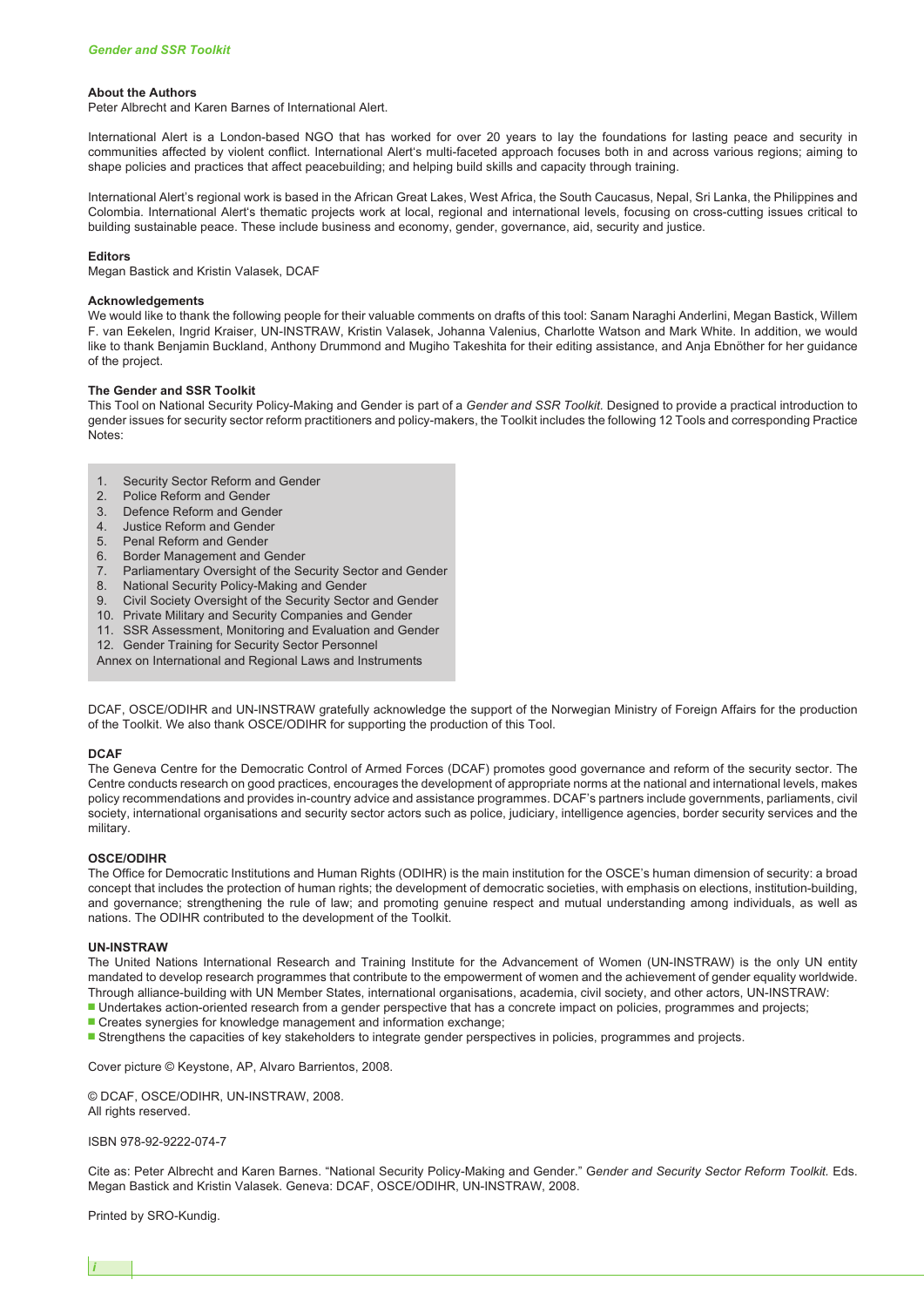# **TABLE OF CONTENTS**

| <b>Acronyms</b> |                                                                          |                                                                            | ШÌ |  |  |
|-----------------|--------------------------------------------------------------------------|----------------------------------------------------------------------------|----|--|--|
|                 | 1. Introduction                                                          |                                                                            |    |  |  |
|                 | 2. What are national security policies?                                  |                                                                            |    |  |  |
|                 | 2.1                                                                      |                                                                            |    |  |  |
|                 |                                                                          |                                                                            |    |  |  |
|                 |                                                                          | 3. Why is gender important in security policy-making?                      | 4  |  |  |
|                 | 3.1                                                                      |                                                                            |    |  |  |
|                 | 3.2                                                                      | Comprehensive security policy that addresses diverse security needs 6      |    |  |  |
|                 | 3.3                                                                      | Non-discrimination in security policies and security sector institutions 7 |    |  |  |
|                 | 4. How can gender be integrated into security policies?                  |                                                                            |    |  |  |
|                 | 4.1                                                                      |                                                                            |    |  |  |
|                 | 4.2                                                                      |                                                                            |    |  |  |
|                 | 4.3                                                                      |                                                                            |    |  |  |
|                 | 4.4                                                                      |                                                                            |    |  |  |
|                 | 4.5                                                                      |                                                                            |    |  |  |
|                 | 4.6                                                                      |                                                                            |    |  |  |
|                 | 5. Integrating gender into national security policy in specific contexts |                                                                            |    |  |  |
|                 | 5.1                                                                      |                                                                            |    |  |  |
|                 | 5.2                                                                      |                                                                            |    |  |  |
|                 | 5.3                                                                      |                                                                            |    |  |  |
|                 |                                                                          | 6. Key recommendations                                                     | 22 |  |  |
|                 | <b>7. Additional resources</b><br>23                                     |                                                                            |    |  |  |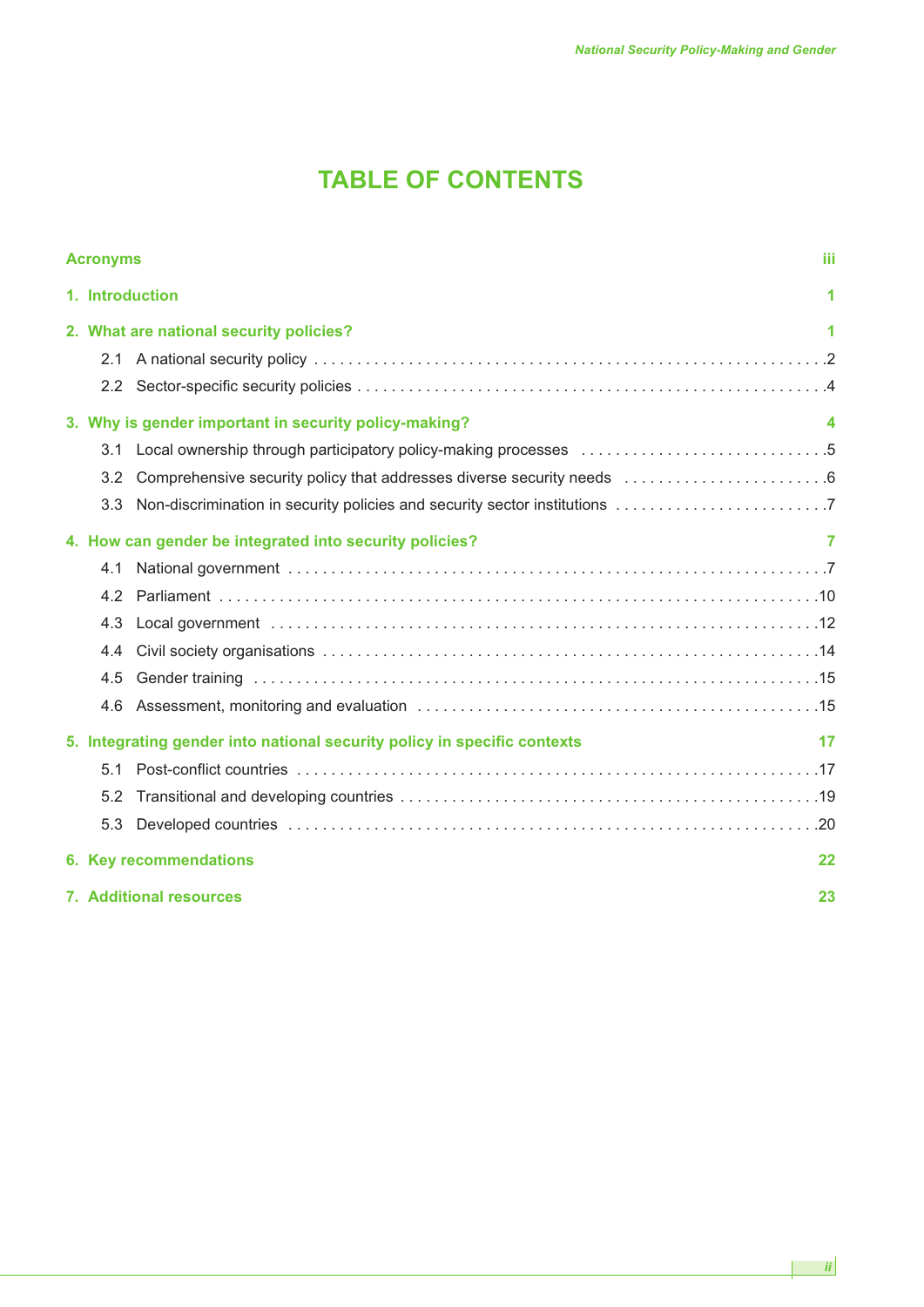# **ACRONYMS**

| <b>ANC</b>         | <b>African National Congress</b>                                             |  |  |  |
|--------------------|------------------------------------------------------------------------------|--|--|--|
| <b>CEDAW</b>       | Convention on the Elimination of All Forms of Discrimination against Women   |  |  |  |
| <b>CFSP</b>        | <b>Common Foreign and Security Policy</b>                                    |  |  |  |
| <b>CIA</b>         | Central Intelligence Agency                                                  |  |  |  |
| <b>CIDA</b>        | Canadian International Development Agency                                    |  |  |  |
| <b>CPF</b>         | <b>Community Police Forum</b>                                                |  |  |  |
| <b>CSO</b>         | Civil Society Organisation                                                   |  |  |  |
| <b>DCAF</b>        | Geneva Centre for the Democratic Control of Armed Forces                     |  |  |  |
| <b>DISEC</b>       | <b>District Security Committees</b>                                          |  |  |  |
| <b>DoD</b>         | Department of Defence                                                        |  |  |  |
| <b>ESDP</b>        | European Security and Defence Policy                                         |  |  |  |
| <b>FFRP</b>        | Forum of Rwanda Women Parliamentarians                                       |  |  |  |
| <b>GBV</b>         | Gender-Based Violence                                                        |  |  |  |
| <b>GSE</b>         | Gender and Socio-economic Analysis                                           |  |  |  |
| <b>LCC</b>         | <b>Local Citizen Councils</b>                                                |  |  |  |
| M&E                | Monitoring and Evaluation                                                    |  |  |  |
| <b>MoD</b>         | Ministry of Defence                                                          |  |  |  |
| <b>NATO</b>        | North Atlantic Treaty Alliance                                               |  |  |  |
| <b>NGO</b>         | Non-Governmental Organisation                                                |  |  |  |
| <b>NSC</b>         | <b>National Security Council</b>                                             |  |  |  |
| <b>NSCCG</b>       | National Security Council Co-ordinating Group                                |  |  |  |
| <b>NSP</b>         | <b>National Security Policy</b>                                              |  |  |  |
| <b>NSS</b>         | <b>National Security Strategy</b>                                            |  |  |  |
| <b>ONS</b>         | <b>Office of National Security</b>                                           |  |  |  |
| <b>PRSP</b>        | Poverty Reduction Strategy Paper                                             |  |  |  |
| <b>PROSEC</b>      | <b>Provincial Security Committees</b>                                        |  |  |  |
| <b>SAPS</b>        | South African Police Service                                                 |  |  |  |
| <b>SANDF</b>       | South African National Defence Force                                         |  |  |  |
| <b>UNIFEM</b>      | United Nations Development Fund for Women                                    |  |  |  |
| <b>UN SCR 1325</b> | United Nations Security Council Resolution 1325 on women, peace and security |  |  |  |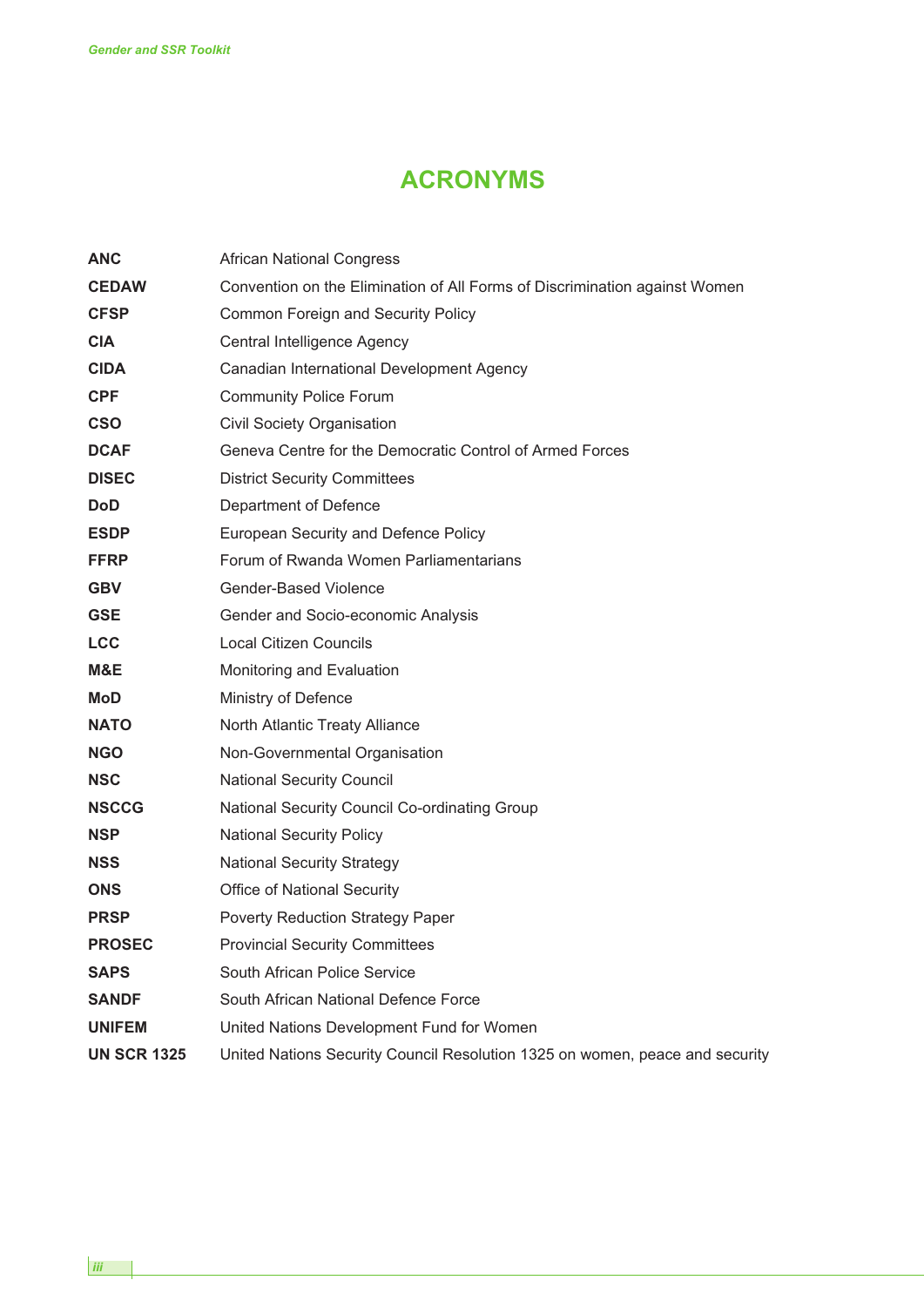# **National Security Policy-Making and Gender**

# **1Introduction**

As part of the *Gender and Security Sector Reform Toolkit*, this tool provides an introduction to the benefits and opportunities of integrating gender issues into national-level security policy making. <sup>1</sup> As strategic documents, security policies are critically important in establishing a coordinated response to security threats, and can serve as a platform for security sector reform (SSR) processes. This includes national security policies (NSPs) as well as sector-specific policies, such as a white paper on defence. Ensuring that gender issues are integrated into security policies may increase participation and local ownership, and create policies and institutions that are more likely to effectively and sustainably provide security and justice to men, women, girls and boys on an equitable basis.

This tool is designed to be a resource for staff responsible for initiating security policy-making processes within the executive branch of government, including those responsible for drafting, implementing and evaluating security policies. In addition, the tool may be useful to a variety of other actors involved in security policy-making processes, including parliamentarians and parliamentary staffers, ministerial staff, civil society organisations, municipallevel government, international and regional organisations, and donor countries supporting the development of security policies.

Specifically, this tool provides:

- **■** A brief introduction to security policies, including NSPs and sector-specific policies
- **■** Discussion of the significance and benefits of applying a gender perspective to security policymaking
- Practical actions to integrate gender dimensions into security policy-making
- An introduction to development of security policies in post-conflict, transitional, developing and developed countries
- **■** Key recommendations
- Additional resources

On the critical issue of policy implementation by specific actors encompassed by the security sector please refer to the other tools of the *Gender and SSR Toolkit*. The focus of this tool is policy-making, and how gender may best be incorporated into the

process. It should be mentioned that a policy of itself has little value. Only when it is implemented will it impact on how security and justice are provided in a given country.

# **2 What are national security policies?**

A national-level security policy sets out a government's perception of threats to the security of the state and its population and its responses to these threats. A policy differs from rules or laws. A law, for instance, can compel or prohibit certain behaviours, while a policy merely guides actions that are most likely to achieve a desired outcome. As such, a policy designates a deliberate plan of action to guide decisions on the part of the executive. Developing a security policy involves establishing an approach to security issues, prioritising security threats and making major decisions about the security sector. Security policies at the national level, including national security policies and institution-specific policies, address both internal and external threats to security and are developed within the framework of international and regional legislation to which the state is party. 2

Many different actors are involved in the production of security policies:

- **■ The executive** branch of government, including government ministries, initiates the process of establishing new security policies or amending existing ones. The executive appoints the members of security coordinating bodies and policy drafting committees.
- **Parliament** may approve, propose changes to or reject a security policy. In many democratic states, the parliament also has the final say on the budget, and monitors and evaluates the implementation of security policies.
- **■ Local government** includes state or district government and mayoral offices. In collaboration with local security sector institutions, they can be key implementers of national-level security policies.
- **■ Non-state security actors,** such as paramount chiefs, village councils and non-statutory armed forces, are in many post-conflict and some developing countries the main providers of security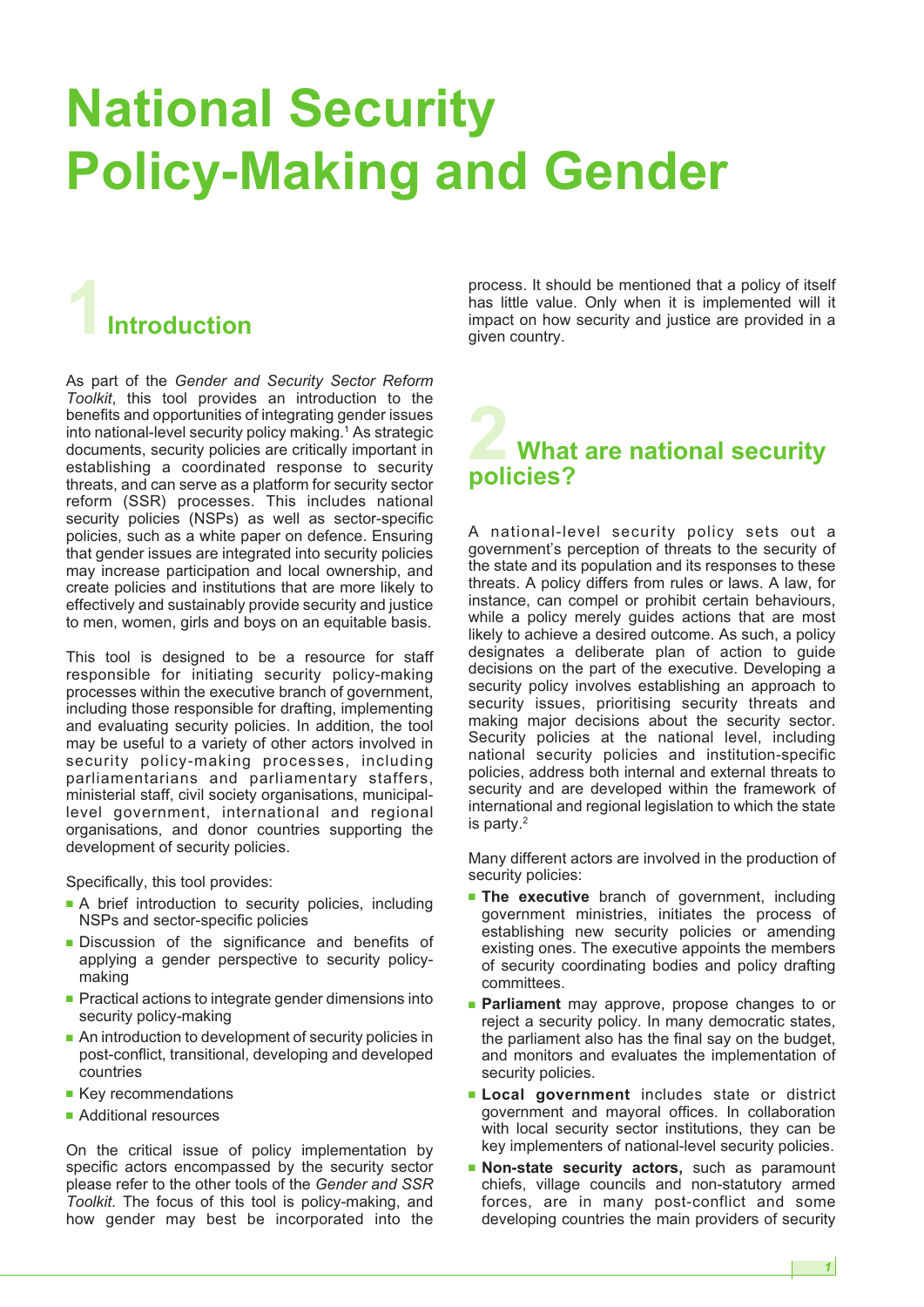

## **Figure 1: Questions to ask when developing security policies <sup>3</sup>**

and justice. Non-state security actors should therefore be included in processes of developing and implementing security policies.

**■ Civil society organisations** (**CSOs**) may participate in the assessment, design, implementation and evaluation of security policies.

Figure 1 outlines the process to be followed and key questions to be asked in producing security policies. It can be adapted to assist the development of NSPs as well as sector-specific security policies.

### **2.1 A national security policy**

DCAF proposes a broad definition of a NSP as 'a framework for describing how a country provides security for the state and its citizens'.<sup>4</sup> This policy document can also be referred to as a plan, vision, strategy, concept or doctrine. A NSP is often presented as an integrated document that delineates how the security sector is to be structured to address both external and internal security threats. <sup>5</sup> Because NSPs seek to encompass national security as a whole, they tend to be hierarchically superior to sector, agency or issue specific policies such as those which address military doctrines or policing. Box 1 describes the process of developing NSPs.

# **Box 1 Developing a national security policy <sup>6</sup>**

- 1. Conduct a **strategic environmental analysis** and identify a 'national vision' for the country and its people through broad-based consultation. This process should encompass consultations with CSOs to discuss perceived and actual security concerns – e.g. through written submissions and direct participation in public meetings.
- 2. **Analyse and prioritise current and future threats and opportunities** to the achievement of objectives outlined in the 'national vision'.
- 3. **Determine and prioritise national capabilities,** both within the security/justice sectors and beyond, that can address security threats and deliver key security services to citizens. This includes the financial basis for implementing the NSP, and the general financial management procedures of a given country.
- 4. **Undertake a gap analysis** to assess the current capability of national security/justice institutions to address threats and deliver key services, compared with required capabilities. A gap analysis should, where appropriate, be based on sources both within and outside state institutions.
- 5. Establish a **prioritised and budgeted NSP** to deliver improved security and justice in support of broader national development objectives.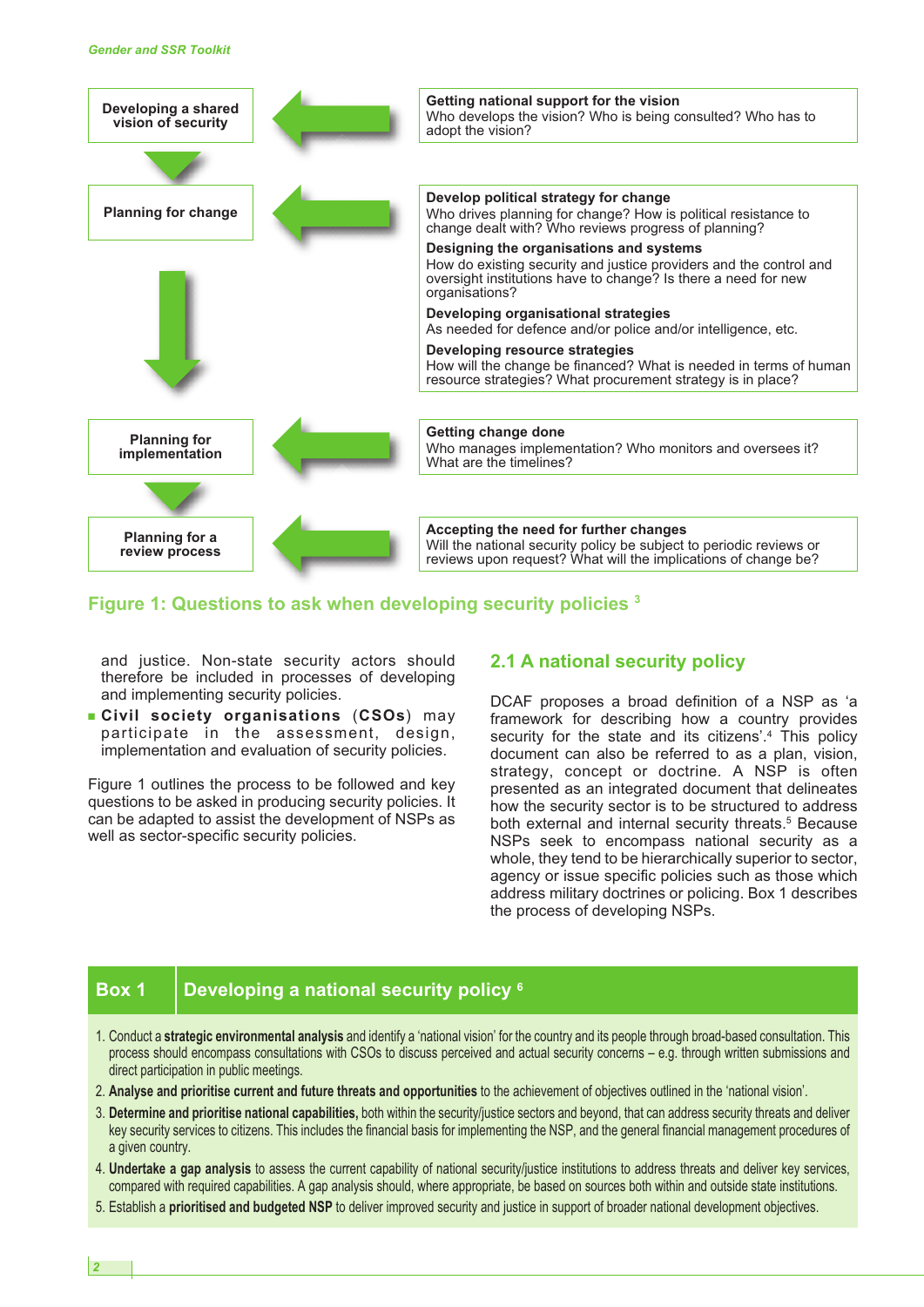# **Box 2 Content of Lithuania's National Security Strategy <sup>9</sup>**

Lithuania's National Security Strategy provides a good example of the broad issues that NSPs may address. It provides a 'national vision' for the state's development, its national interests and actions required to move them forward. Importantly, it encompasses political, diplomatic, defence, economic and other spheres of state policy. 'Lithuania perceives its security as preserving its sovereignty and territorial integrity, internal security and order, democratic foundations, economic security of all legal entities and population and protection of its natural environment.' The sections of the National Security Strategy are:

- **■ Basic assumptions of security policy:** this section outlines the current international security system as favourable, and deems the majority of existing traditional and new challenges as transnational in nature. There is no immediate military threat to Lithuania's national security.
- **■ Security interests of the Republic of Lithuania**: these are divided into vital and primary interests. The former include state sovereignty, territorial integrity and democratic constitutional order; respect and protection of human and civil rights and freedoms; and peace and prosperity of the state. Primary interests include global and regional stability, freedom and democracy in Central and Eastern Europe and the Baltic States; ensuring alternative energy supplies and supply of resources that are of strategic importance; and a region free of environmental dangers.
- **■ Challenges**, **dangers and threats**: included under this heading are terrorism, organised crime, arms proliferation, drug trafficking, illegal migration and epidemics, as well as Lithuania's dependence on resources and energy supplies from only one country. Economic conditions, including the well-being of the population and avoidance of uneven social and economic development and independence of the state, are also acknowledged as possible threats to national security.
- **■ Security policy of the Republic of Lithuania**: included are the major goals and objectives of national security; strategic concepts and implementation guidelines; circumstances that would justify the use of military force; and the importance of domestic stability and prosperity.
- **■ Primary actions and means for implementation of strategy**: included are integration into NATO and the EU, strengthening international cooperation bilaterally and multilaterally, participation in international peace operations and crisis management, etc. Particular emphasis is placed on the importance of strengthening internal, economic and social security, crime control and prevention, environmental and cultural protection, and strengthening intelligence, counter-intelligence and protection of classified information.

NSPs are also distinguished from other security policies by the range of subjects that they address. NSPs have tended to focus on external threats to security that demand a national response. This continues to be the case, for example, in the **United States** (US). The NSP of the US deals with issues ranging from military force preparedness, nuclear strategies and terrorism to chemical and biological weapons. <sup>7</sup> However, NSPs increasingly include a comprehensive evaluation of both domestic and international security environments (see Figure 2). For example, **Bulgaria**'s *1998 National Security Concept* is based on the premise that there is no direct military threat to national security. The focus is instead on issues such as organised crime (transnational and cross-border), trafficking (drugs, arms and human beings), illegal trade (mostly trade in arms in violation of UN embargoes), terrorism and environmental degradation. 8

Another model is the **Afghan** and the **Azerbaijani** NSPs, which are divided into external and internal security issues. In the Azerbaijani case, the external issues included are territorial integrity, integration within European and Euro-Atlantic structures, strengthening defence capabilities, and so forth. Internally, the policy focuses on issues such as strengthening democracy, protection of national and religious tolerance and information security.

In **Sierra Leone**, a post-conflict country, a NSP has been called for as a follow-up to the two-year process

# **Figure 2: Locating external and internal security needs <sup>10</sup>**

**Analysis of the internal and external security environment**



#### **Understanding current and future security needs**

What type of security provision do citizens, government, parliament and so forth want? What types of security do neighbouring countries, countries in the region and other countries expect? What is 'national security' or 'security for all citizens'?

#### **Understanding change**

How have the nation, region and the international environment changed? What does the future security environment look like?

#### **Understanding threats to security**

Where do the most important future threats to national security come from? Does a national consensus on threat perceptions exist? If not, how should the lack of consensus be addressed? If it does, who was consulted?

#### **Understanding strengths and weaknesses**

What are the strengths and weaknesses of the security and justice providers? What are the strengths and weaknesses of the system of control and oversight mechanisms?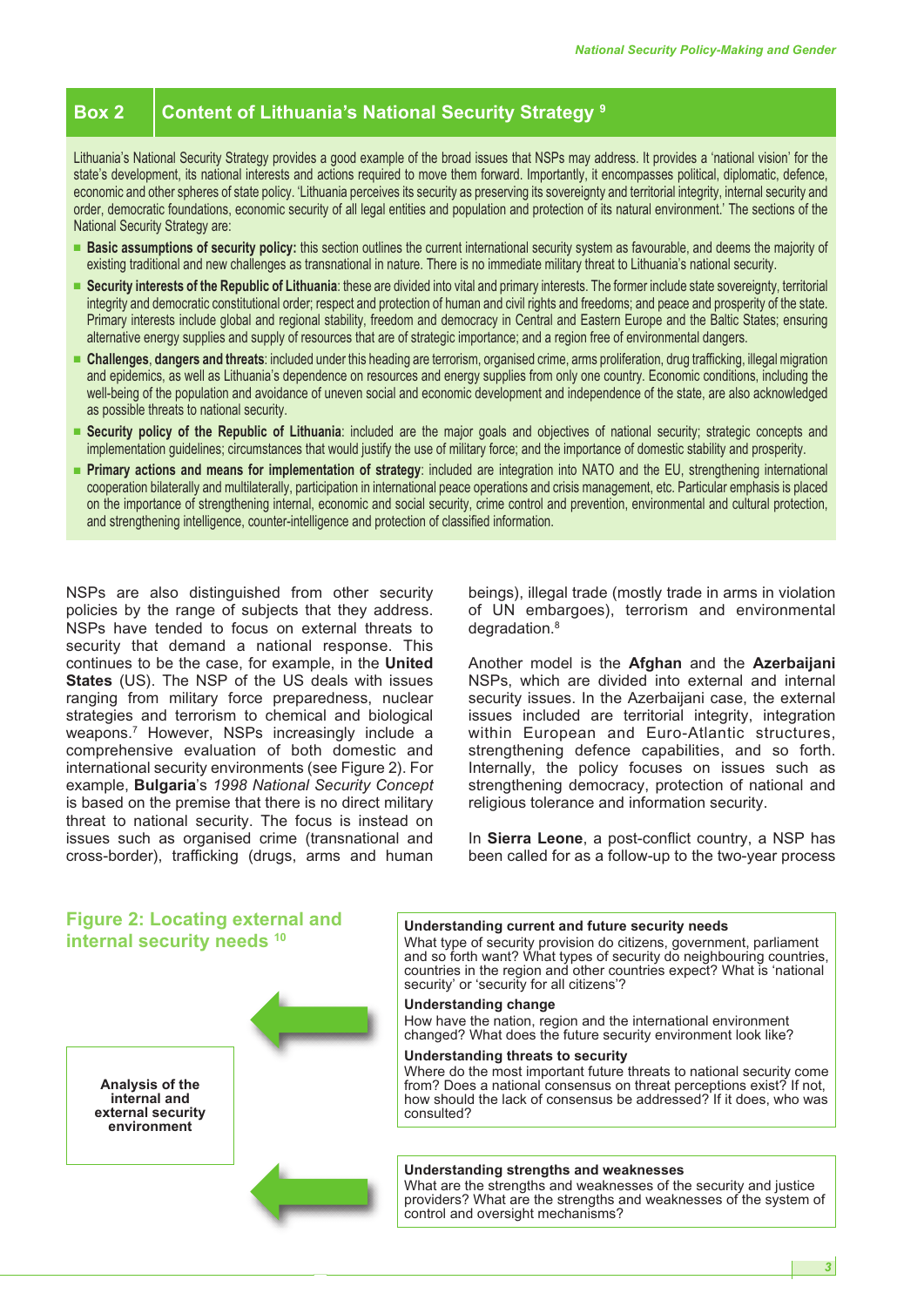# **Box 3 Bosnia-Herzegovina and Lithuania: contents of white papers**

**Bosnia**-**Herzegovina**'s Defence White Paper<sup>11</sup> places specific emphasis on defence reform and identifies key threats to Bosnia-Herzegovina's security environment (globally, regionally and internally). It then focuses on:

- **■ The defence policy of Bosnia-Herzegovina,** including strategic principles, integration into the Euro-Atlantic security architecture, Partnership for Peace/NATO standardisation and interoperability and contribution to regional cooperation in South East Europe.
- **■ The defence system of Bosnia-Herzegovina**, including democratic control of the armed forces, civilian command, parliamentary oversight, transparency in defence planning and budgeting, operational and administrative chains of command and size of the armed forces.
- **■ Human resources and capacity**-**building**, including individual and collective training, professional development, employment of the armed forces, peace support operations, assistance and support to civilian authorities' operations, the officer corps, soldiers, reserves and personnel management systems.

Lithuania's Defence Policy (White Paper)<sup>12</sup> outlines the changing overall security environment of the country and the new role and new missions of the armed forces. It then focuses on:

- **■ The main directions of Lithuania**'**s defence policy**, including strengthening of Euro-Atlantic security, projection of stability, and international, multilateral and bilateral defence cooperation.
- **■ Defence reform**, including the shift from territorial to collective defence principles, new tasks and requirements for the Lithuanian armed forces, and review of the armed forces structure.
- **■ Personnel management and training**.

of producing a Security Sector Review. The Security Sector Review makes a number of recommendations, including the need for greater coordination across the security sector. Significantly, it highlights the dangers of internal instability rather than external threats as the potential source of renewed conflict.

# **2.2 Sector-specific security policies**

Sector-specific security policies such as defence white papers or homeland security strategies differ from NSPs by addressing national security concerns as they relate to specific agencies or issues. As a rule, a sector-specific policy provides more substantial guidance on the role, organisational structuring and responsibility of an agency, and on how it should address particular security needs. At the same time, sector-specific policies have to be set in the context of national policy as a whole, thereby harmonising and unifying government policies and bodies dealing with security-related issues. Therefore, as with NSPs, sector-specific security policies are important platforms from which to launch systematic and coordinated SSR efforts.

A security policy may be presented as a 'white paper', which is essentially an informal name for a parliamentary paper articulating government policy (see Box 3). It is a document issued by the government laying out policy and/or proposed action in an area of current concern. While not binding by law, a white paper may at times be seen as part of an open-ended consultation process. However, a white paper does tend to signify a clear intention on the part of a government to pass new legislation. A 'green paper' is usually more open-ended and may merely propose a strategy or be formulated as a discussion or consultation paper.

# **3 Why is gender important in security policy-making?**

**Gender** refers to the particular roles and relationships, personality traits, attitudes, behaviours and values that society ascribes to men and women. 'Gender' therefore refers to *learned* differences between men and women, while 'sex' refers to the *biological* differences between males and females. Gender roles vary widely within and across cultures, and can change over time. Gender refers not simply to women or men but to the relationship between them.

**Gender mainstreaming** is the process of assessing the implications for women and men of any planned action, including legislation, policies or programmes, in all areas and at all levels. 13



The following section presents a number of reasons why gender is important in the process of national security policy-making, and how it contributes to enhancing local ownership and broad-based participation. Fundamentally, gender perspectives are important because they help to recognise that a population is not a homogenous group, but constitutes a broad range of needs and interests. Given that the security sector has the task of protecting all groups within the population, it is imperative that security policy-making includes gender perspectives. This will help to develop strategies for security sector actors that identify a broad range of needs – not just those of the most visible and privileged communities or demographic groups in society.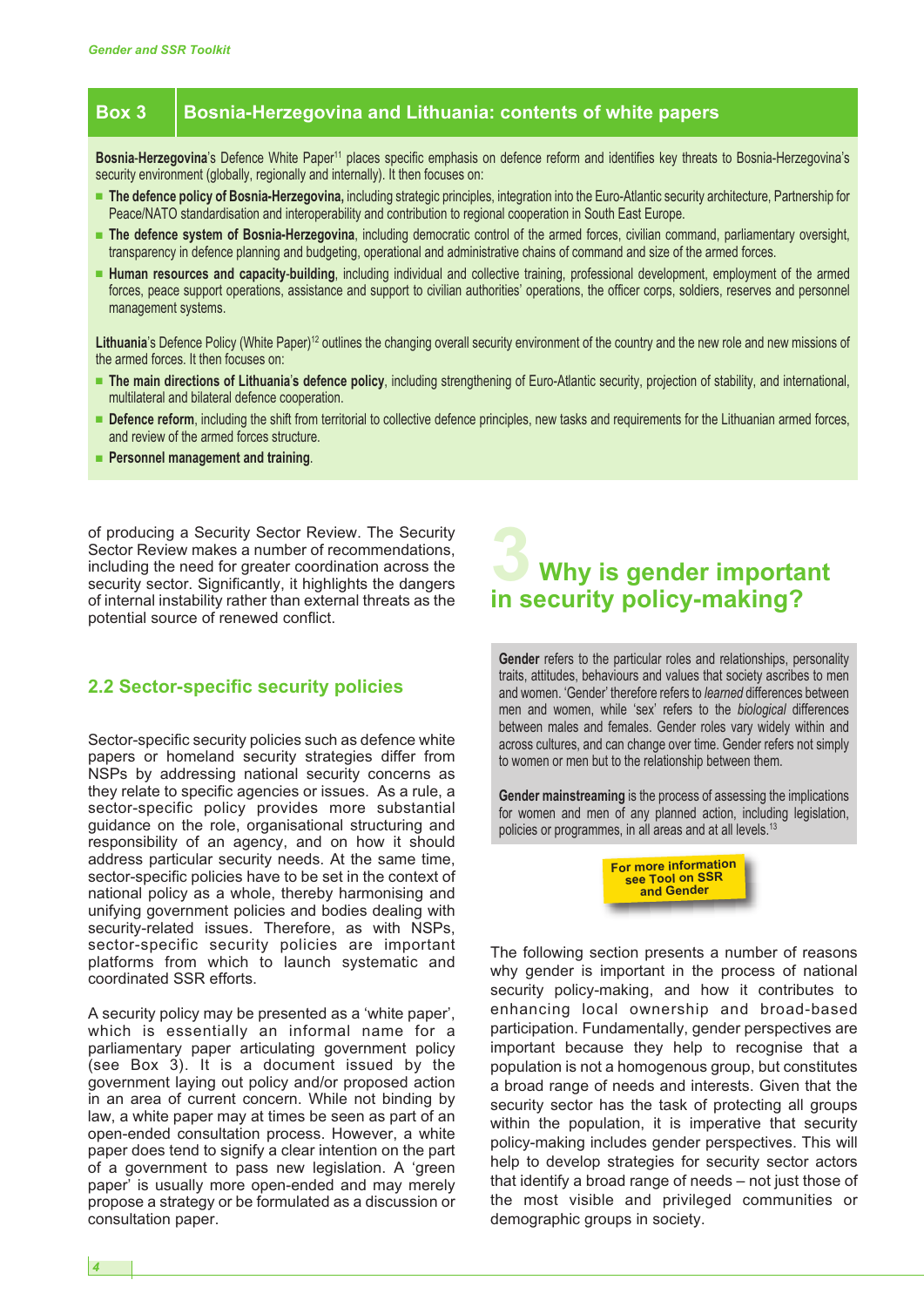Institutions and personnel in the security sector can at times be sources of insecurity, in particular for disempowered groups in society. However, violence can also derive from legislation and policies that make up the rule of law. Where policies are gender-blind, they may both directly and indirectly condone genderbased violence against women, men, boys and girls; gender inequality and exclusionary practices. This in itself requires that policy-making processes are inclusive and incorporate the perspectives of all groups in a given population.

# **3.1 Local ownership through participatory policy-making processes**

In order to create legitimacy and local ownership of national-level security policies, as well as consensus on security priorities, there needs to be a participatory process of assessing, designing, implementing and monitoring/evaluating the policy. Participatory processes also enhance accountability, transparency and sustainability, three key principles of SSR. One of the key steps to ensuring participatory security policymaking processes is the inclusion of both women and men in decision-making (see Box 4). The equal participation of women and men in local, national and international security policy processes is in accordance with international norms and instruments, such as UN Security Council Resolution 1325, and makes the structures of governance more representative of society's composition.

#### **Compliance with obligations under international laws and instruments**

Integrating gender into national security policy-making is necessary to comply with international and regional laws, instruments and norms concerning security and gender. Key instruments include:

- **■** *The Convention on the Elimination of All Forms of Discrimination against Women* (1979)
- *The Beijing Declaration and Platform for Action* (1995)
- **■** *United Nations Security Council Resolution 1325 on Women, Peace and Security* (2000)

**See Annex on International and Regional Laws and Instruments**

In many countries, women continue to be excluded from decision-making processes. For instance, rebuilding and enhancing the security of **Liberia** has required a complete restructuring of the security forces, including the formulation of a NSP and sectorspecific security policies. While the Liberian Government established a 20% quota for the

# **Box 4 Benefits of participatory security policy-making in South Africa**

South Africa's process of post-apartheid transformation of security policies and institutions is often presented as a good practice of participatory and locally owned SSR. For instance, the 1996-1998 Defence Review process included a national consultation which ensured the participation of religious and community leaders, activists, NGO representatives and women's organisations. Within this process, grassroots women's organisations were vital in drawing attention to key security issues such as the environmental impact of the military and sexual harassment of women. In response, two new sub-committees were formed in the Defence Secretariat. Ultimately, the participatory nature of the Defence Review was credited with assisting the process of building national consensus around defence issues and generating public legitimacy for new security structures. 16

Consultation with women within civil society and political parties also ensured that security policies were gender-responsive and highlighted the role of women as consumers and providers of security. This, for instance, was illustrated in the 1994 *White Paper on Intelligence*, the 1996 *White Paper on Defence for the Republic of South Africa* and the 1998 *Safety and Security White Paper*.

The South African experience indicates that the inclusion of women and representatives from women's organisations in security-related debates can lead to an expanded understanding of what should be included in security policies and statements.

Key findings from this process, which all impacted directly on policy-making, included: **<sup>17</sup>**

- 1. South Africa went beyond mere reform to transform the security sector by taking steps to consult the public about the role of the security sector and placing human security and development at the centre of its national security framework.
- 2. Women with differing views and values and of all races were central to articulating the vision and shaping the process by which the security of the people became a priority of the state.
- 3. Women from across the political spectrum mobilised to attain 50% representation in negotiations leading up to the 1994 election and 28% of parliamentary seats. They continue to encourage public participation in policy-shaping and remain the strongest proponents of human security.
- 4. Within the security establishment, it is increasingly acknowledged that women:
	- a. Bring a critical perspective to the planning and implementation of programmes.
	- b. Have a positive influence as members of security forces.
	- c. Are critical to building peace and security.
- 5. Security sector transformation will remain incomplete if the institutional culture is not changed. Overcoming gender-based discrimination, as with racial discrimination, is a key component and indicator of transformation.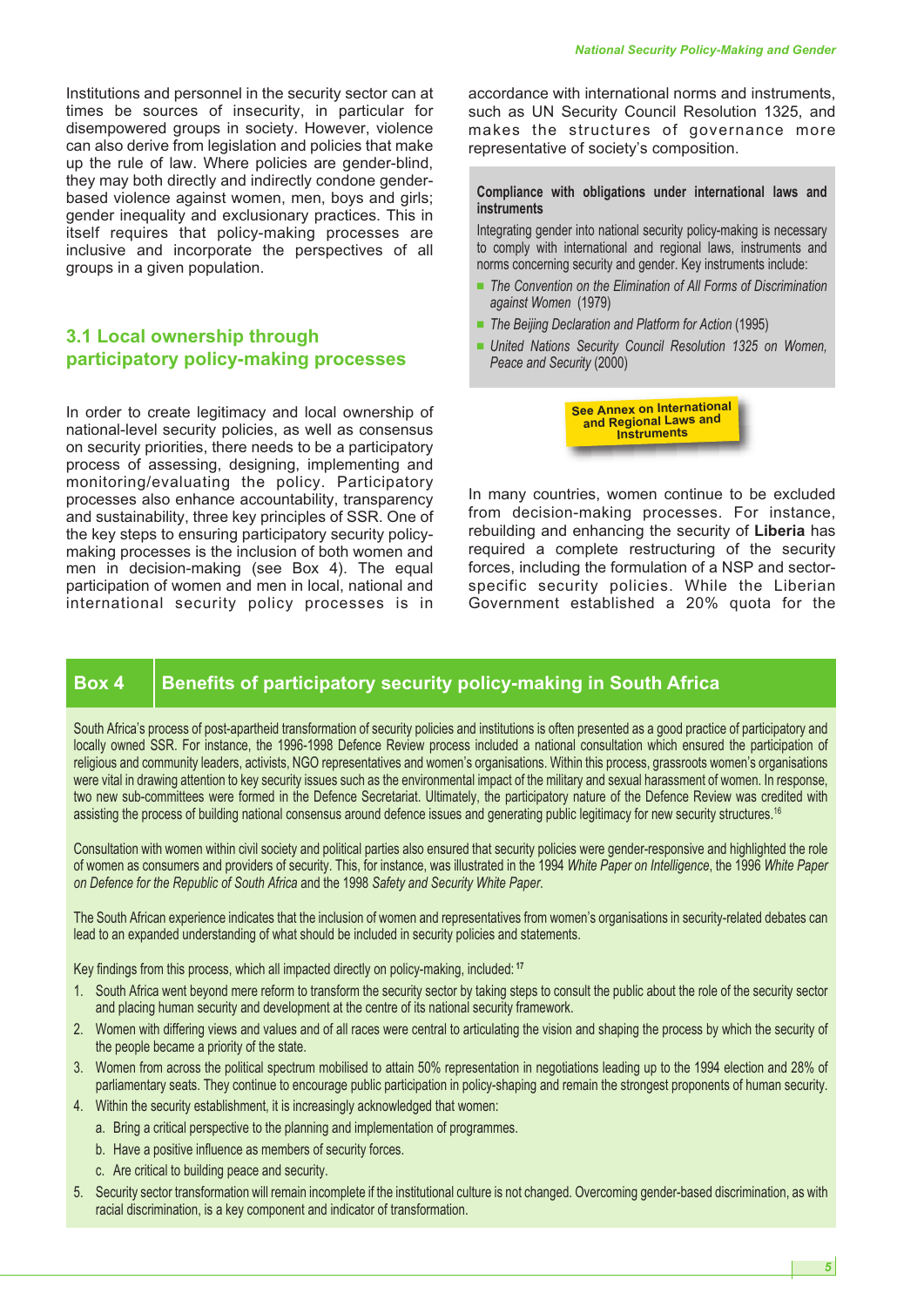participation of women in the security forces, women have nonetheless not taken part in security policymaking processes. National consultations with women to ensure differentiated input on, for example, social and economic insecurities, and to enhance prospects of a coordinated response to widespread sexual violence, were not ensured. <sup>14</sup> This contradicts current international thinking which emphasises that only by giving women equal rights with men, and access to decision-making processes, can sustainable development take place. 15

Including men and women on an equal footing in security policy-making also acknowledges that they often have differing security needs and priorities. Different approaches to the provision of security and justice are needed for different groups if equal access for all to these public services is to be achieved. Importantly, using gender as a guiding principle to widen debates on security and justice provision is not only a matter of looking at the different needs of men and women, but also directly relates to specific security needs based on ethnicity, class, sexual orientation and religion.

A wide variety of initiatives can be taken to ensure the full and equal participation of women and men, including:

- **■** Broad-based consultations with rural and urban community-based organisations and community leaders, including women and women's organisations.
- **■** Appointments of women to key security decisionmaking bodies at the ministerial level.
- **■** Soliciting input from women's organisations, parliamentary women's caucuses and representatives from ministries of women's affairs in security policymaking processes.

By establishing a participatory process, guidance on effective service delivery is ensured from the outset. The outcome is potentially one of greater operational effectiveness, including the ability of security forces to respond to specific security and justice needs as identified in security policies. As a document, a policy of this nature, developed under the leadership of the executive and promulgated by parliament, is also an effective advocacy instrument to hold the political leadership to account for pledges made.

A gender-responsive, participatory approach to security policy-making processes thus ensures equal access by a variety of groups, both to the policy itself, and the process whereby it is being developed, implemented and evaluated. This is particularly critical in a post-conflict context and in a number of transitional countries where security architectures have been built from scratch due their abrupt or gradual collapse.

# **3.2 Comprehensive security policy that addresses diverse security needs**

As mentioned in Section 2, security policies are increasingly designed to address both internal and external threats to security. In line with a human security focus on meeting the security needs of individuals and communities, a comprehensive security policy takes into account the different security needs of women, men, girls and boys, including internal security threats such as gender-based violence (GBV).



GBV is perhaps one of the most obvious manifestations of the need for different approaches to the delivery of security and justice. It is a global phenomenon, affecting women and girls, as well as men and boys. Statistically, UNIFEM estimates that one in three women across the world will be subjected to some form of GBV, such as assault, rape, trafficking or beating. <sup>18</sup> The Centers for Disease Control and Prevention state that every year in the US 1,500,000 women and more than 800,000 men are raped or physically assaulted by an intimate partner. <sup>19</sup> In Jamaica, the National Security Strategy recognises that domestic violence contributes to a general pattern of crime and violence, due to its debilitating effects on the social fabric and its role in socialising youths to use violence as a means of dispute resolution. <sup>20</sup> The financial implications of GBV are also substantial, impacting directly on the effectiveness of service delivery as well as other sectors of the state. According to the United Kingdom (UK) Home Office, domestic violence is the leading cause of morbidity

# **Box 5 Gender-based violence committed by the security forces in Sierra Leone <sup>22</sup>**

Sierra Leone's ten-year conflict was officially declared over in January 2002. Armed forces and police committed sexual violence during the conflict, and men remain over-represented in both institutions, which limit reform efforts along more gender-responsive lines. The militarised culture within the Sierra Leonean security sector can exacerbate and institutionalise GBV within the rank and file of the armed forces and police.

In response, human rights issues have been integrated into the training offered to the armed forces by the British-led International Military Advisory and Training Team, and to the Sierra Leone Police (initiated by the Commonwealth Community Safety and Security Project). Training, codes of conduct, enforcing disciplinary measures, developing protocols and institutional mechanisms to handle complaints of GBV, and increasing the representation of women can help to address GBV within security sector forces.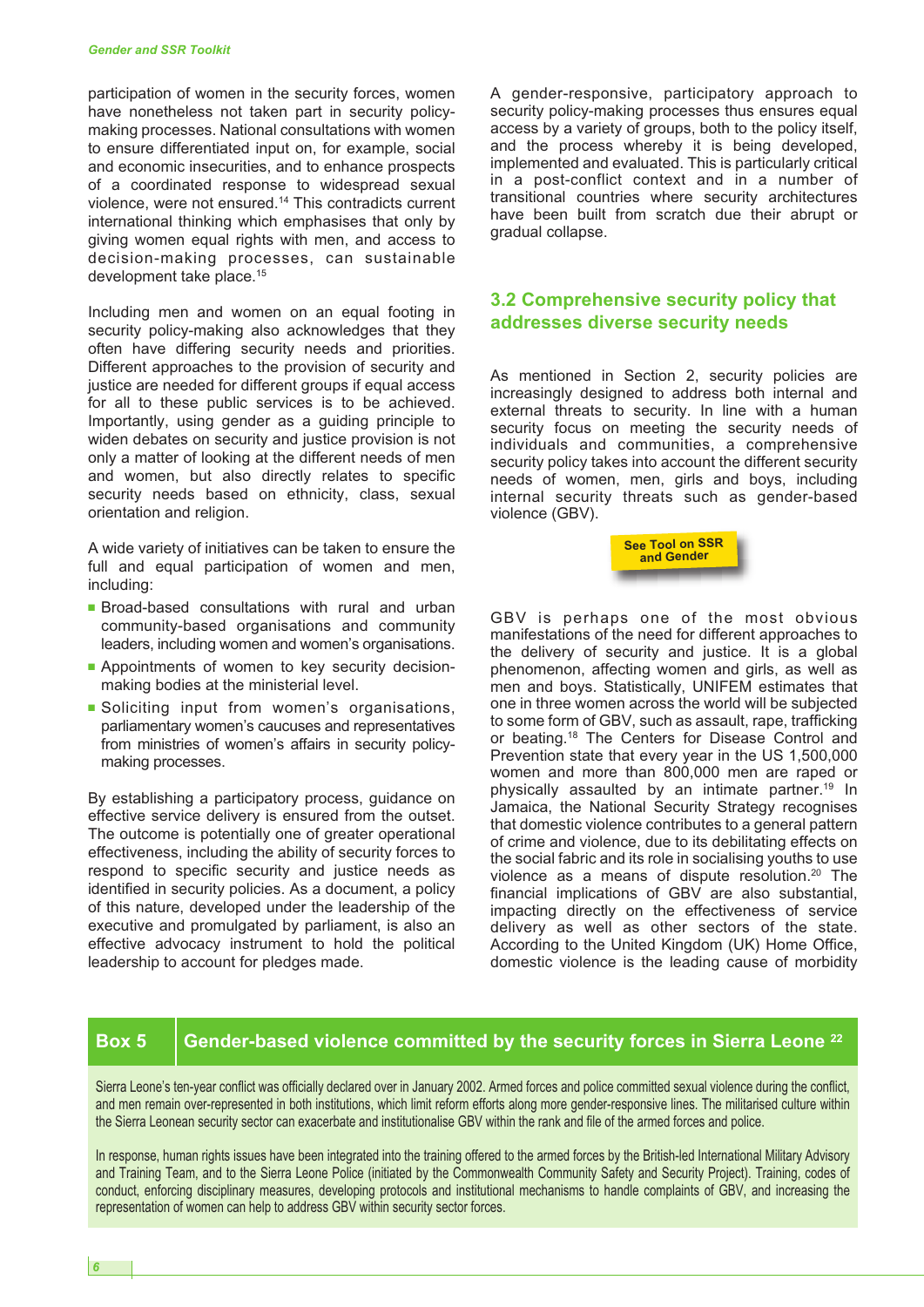among women aged 19-44, costing £23 billion a year in the UK. <sup>21</sup>

Gender issues, in particular GBV, are often equated with women and girls. However, gender issues are equally relevant to men and boys, and taking into account their particular security needs in policymaking processes ensures a comprehensive approach. For example, sexual violence against men within the armed forces and prisons is a highly taboo issue but one that merits attention. A study of prisons in four states in the **US** found that approximately one in five male inmates reported a pressured or forced sex incident while incarcerated.<sup>23</sup> GBV against men and boys is also an issue during conflict, where they are subject to sexual violence, sex-selective massacres and forced conscription. Despite this prevalence, GBV programming that targets men and boy survivors is virtually non-existent in post-conflict contexts. 24

Considering the high prevalence and heavy social and financial implications of GBV, it is a security issue that should be addressed in national security policies – both NSPs and sector or issue specific policies.

# **3.3 Non-discrimination in security policies and security sector institutions**

Reducing discrimination by security sector personnel on the basis of religion, sex, race, sexual orientation or other improper bases can build trust, increase legitimacy and improve the provision of security and justice. As a strategic document, a security policy commits a government to address issues of security and justice, both in the public sphere and within the rank and file of the security forces themselves. As such, a security policy can establish protective rules against discrimination within security sector institutions. Gender-responsive security policymaking helps to ensure that policies do not include wording that perpetuates discrimination. By also including specific statements on the issue of nondiscrimination, security policies can have a positive impact upon the structures and personnel of the armed forces, the police, intelligence services and other security sector institutions.

# **4 How can gender be integrated into security policies?**

This section provides examples and suggestions on how to ensure that security policy-making processes incorporate gender issues. As the development of security policies invariably is different in each context,

there will be different challenges and opportunities for the integration of gender issues. The following suggestions should be adapted to the local context. For discussion on security policy-making in particular contexts, see Section 5. This section is structured by the different institutions engaged in producing security policies: national government (including security coordinating bodies and policy drafting committees), parliament, local government and CSOs. It also includes two cross-cutting issues that should be addressed within all of the different institutions: gender training, and monitoring and evaluation.

As already noted, development or revision of national security policy requires input from a wide range of actors, including internal and external security providers. Drafting an effective security policy is therefore resource intensive, both in human and financial terms. For this reason, national security policies may only infrequently be opened up for revision, debate and broad-based consultation. It is therefore vital that when the opportunity for fresh policy-making arises, the groundwork has been done to make sure that gender issues are included.

## **4.1 National government**

It takes the executive's political commitment to initiate the development or modification of a security policy. For instance, the minister of defence will usually oversee the realisation of a revamped defence policy. Thus, commitment to an inclusive security policymaking process and addressing gender issues must be embedded at the highest levels of government and amongst senior ministerial staff, to ensure a genderresponsive process and outcome.

In the case of **Canada's** NSP, <sup>25</sup> drafting was kept firmly in the hands of the Privy Council Office. The Prime Minister decided that the formulation process should not be interdepartmental because it was believed that this would delay the drafting process. Actors both within and outside government, including those with gender expertise, were thus excluded. Including different perspectives on what security means is time-consuming, but necessary to produce strong and embedded security policies. If exclusionary policy-making processes are established, this narrows transparency, democratic oversight and entry points for addressing gender issues.

A number of steps can be taken, either by ministerial staff, parliament or CSOs, to build the gender capacity and commitment of senior-level government and staff involved in security policy-making:

- **■** Awareness-raising among the head of state, ministers, senior ministerial staff and key personnel in security sector institutions on international and national commitments to gender equality and human rights.
- **■** Arrange gender briefings and reports for senior management on policy issues, enhanced service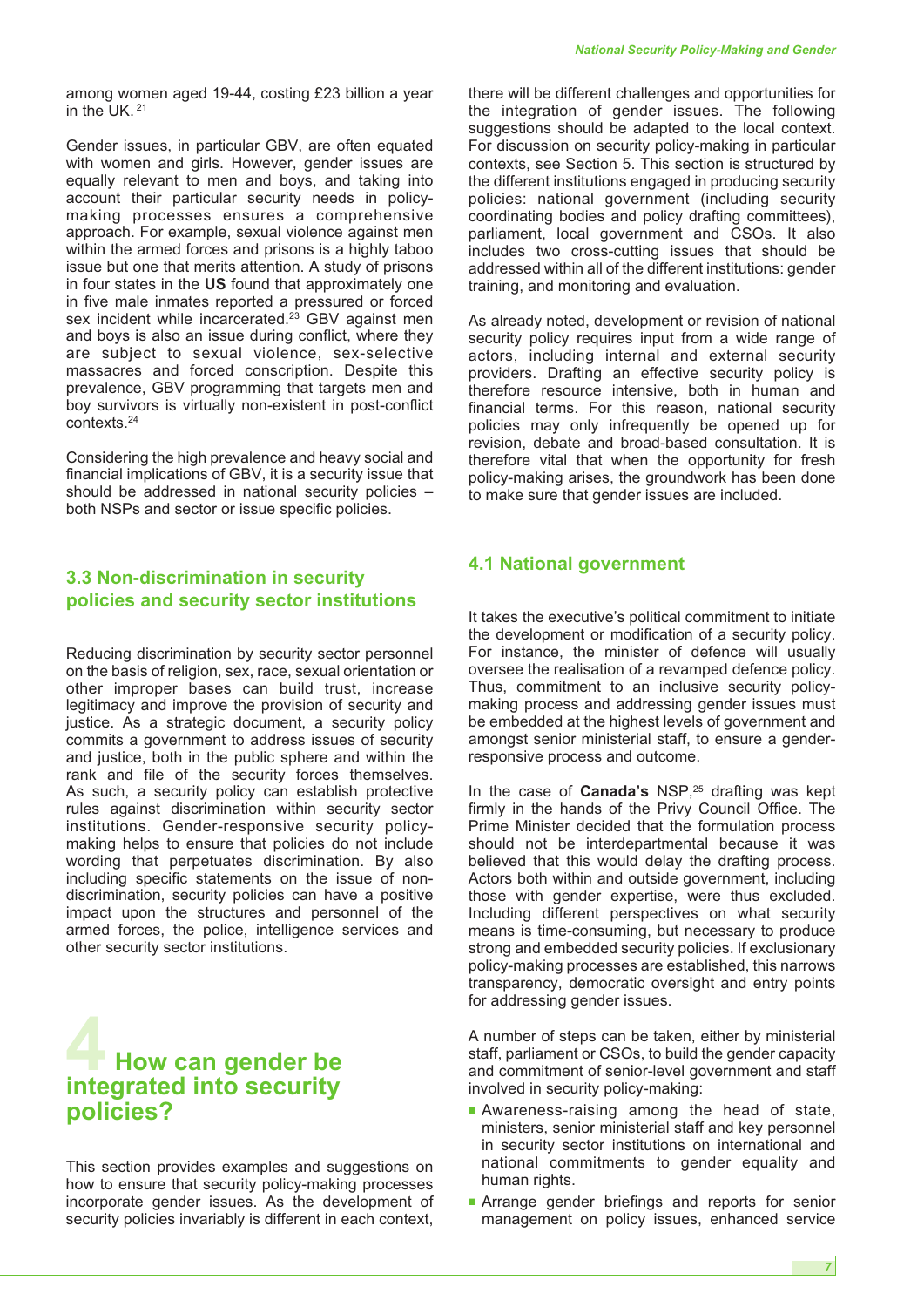delivery and operational effectiveness of applying a gendered approach in policy-making.

- Draft speaking notes on security-related matters for senior level staff, which appropriately address gender issues.
- **■** Provide briefing notes to senior management demonstrating where gender issues may be included in security policies, and contribute to the aim of the policy.
- **■** Lobby for the appointment of qualified women in management staff and for the inclusion of an understanding of, and demonstrated commitment to gender equality, in terms of reference.<sup>26</sup>
- **■** Initiate mentoring programmes that place gender experts together with senior staff in order to build their gender capacity.

#### **Security coordinating bodies**

National Security Councils (NSCs) ensure coordinated action and the integration of a wide range of security-related policy, legislative, structural and oversight issues. The  $NSC - or a$  similar body – may also be called upon to coordinate policy, to implement policy, to assess or advise and to allocate resources to deal with security threats. These coordinating bodies are therefore a crucial, if not easily accessible entry point to ensure that gender issues are put on the agenda and that women participate in security decision-making.

The NSC in **Sierra Leone**, the Cabinet Office in the **UK**, or the Advisory Council on National Security in **Canada** have various functions, but all have the objective of centralising senior-level government thinking about national security issues. <sup>27</sup> However, in new democracies and post-conflict countries the capacity in government to manage and coordinate responses to national security concerns may be weak. Similarly these bodies are at times dominated by the armed forces and lack a civil-military balance.

Though NSCs, or similar bodies in different countries have a variety of members and different mandates, they rarely include women or address gender issues:

- In **Nepal** in 2004, the NSC was comprised of army personnel and representatives from the Defence Ministry and the Prime Minister's office, but women were not included (indeed, there were no highranking women in the police or key ministries of the Nepalese Government).
- **■ Pakistan**'s NSC has a similarly limited set of members because national security is defined narrowly under the headings of sovereignty, integrity, defence, security of the state and 'crisis management'. <sup>28</sup> The NSC of the **US** also has a narrow set of members, formally including the President, the Vice President, the Secretary of State and the Secretary of Defence, with regular attendance of the Joint Chiefs of Staff, the Director of the Central Intelligence Agency and the President's National Security Adviser. The gender balance of the Pakistani and US NSCs is poor, and issues relating to insecurities of men and women are

generally not differentiated or taken into account. One of the reasons for this is that these bodies primarily deal with macro-political concerns, not distinguishing individual groups in society.

As outlined in Section 3.1, a variety of benefits flow from increasing women's participation and integrating gender issues into security decision-making. For example, consulting with representatives from a parliamentary women's caucus is likely to broaden the debate within NSCs on which security concerns to prioritise. Taking gender issues into account can initiate a productive discussion on accepted approaches to security and security priorities, and effective methods of providing security and justice.

Steps that can be taken to integrate gender issues and increase the participation of women in security coordinating bodies include:

- Appoint female representatives to NSCs as a matter of priority.
- **■** Include or consult with representatives from the ministry focused on gender and women's issues, other government gender machinery or parliamentary women's caucuses.
- Build the gender capacity of NSC members through training, briefings, mentoring and other initiatives. See Section 4.5 on Gender Training.
- Institute mechanisms to ensure consultation with external gender experts and representatives from women's organisations.

One of the challenges of increasing the appointment of women to NSCs is that women are still marginalised in most countries from high-level political office, and therefore few women attain the positions included in these councils. For instance, in 2005 there were only 12 female ministers of defence and veteran affairs (6.6%) and 29 (15.8%) female ministers of justice in a sample of 183 countries.<sup>29</sup> Initiatives to increase the number of women in senior political positions are therefore also necessary, such as: scholarships for women to attend relevant university programmes, capacity building for female members of parliament and quotas within political parties. Inclusion of women in security coordinating bodies will not necessarily mean that more attention will be given to gender issues, but diversity of opinion and experience amongst NSC members will bring a greater number of perspectives to the table.

#### **Security policy drafting committees**

If gender is to figure robustly in security policies, the specific bodies that draft security policies should have the capacity to understand the different security needs of men, women, girls and boys, and how a proposed security policy will impact these needs. Security drafting bodies can be either standing or ad hoc committees. Policies can be designed by a team of people from a single government department (e.g. policies on policing) or from several departments (e.g. for a NSP).

Members of the drafting committee must have the technical skill to prepare policies that are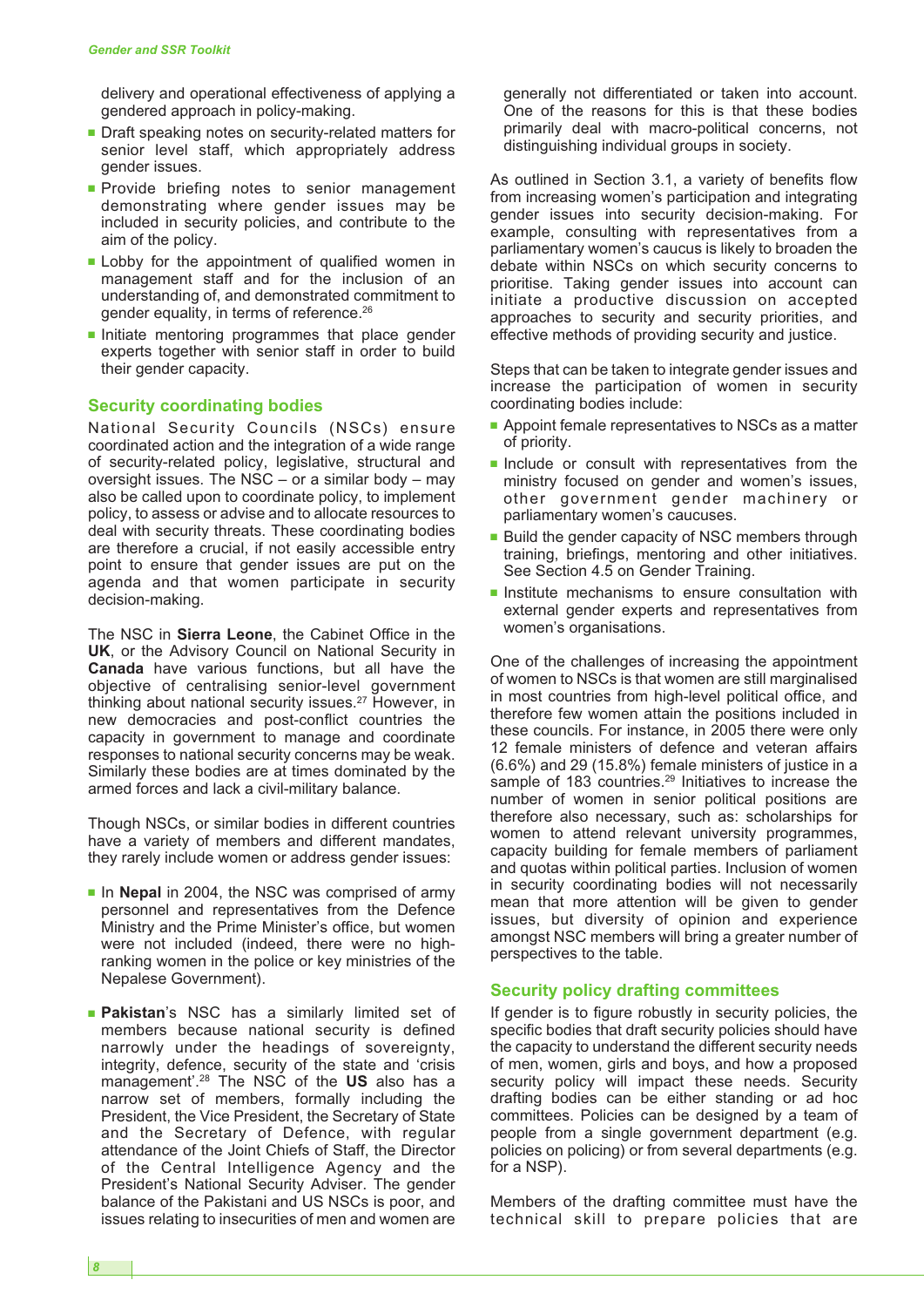comprehensive, precise and unambiguous. The main criteria for selecting members of the committee should be:

- **■** Technical skills and knowledge *including in integrating gender issues.*
- **■** Representation in relation to the implementing agencies and key decision-makers – *potentially including a representative from the government ministry responsible for gender issues.*
- **■** Commitment to democratic reform *including promotion of gender equality.* 30

Oversight bodies such as parliament or CSOs can play an important role in advocating for the inclusion of gender expertise on the drafting committee, or that committee members undertake training that includes gender-related components.

To ensure a gender-responsive security policy the drafting committee should both explicitly address gender issues and use gender-sensitive language.

#### **Explicitly address gender issues**

Depending upon the type of security policy under development, gender issues that should be highlighted include (see Box 6):

- The importance of achieving equality between men and women, and social, religious and ethnic groups as a matter of national security.
- Affirmation of the equal right of all men and women to participate in security sector institutions.
- GBV against men, women, girls and boys as a key internal threat to security; and strategies to prevent, respond to and sanction GBV, with allocation of appropriate human and financial resources.
- **■** Eliminating discrimination within security sector institutions or in the provision of security services on

the basis of sex, race, religion, sexual orientation or any other improper basis.

- **■** Institutional codes of conduct, including specific provisions on discrimination, sexual harassment and other forms of GBV.
- Establishing mechanisms that ensure the participation of civil society in oversight of the implementation of security policies, SSR processes and security sector institutions.

Various types of security policies in different countries have addressed gender issues in this manner. **Sierra Leone**'s Defence White Paper states that 'the Ministry of Defence together with the RSLAF [Republic of Sierra Leone Armed Forces] is committed to recruiting and retaining high calibre personnel irrespective of tribe, region, gender, religion …'. <sup>31</sup> Trafficking in human beings is included in the respective National Security Strategies of Romania and the Ukraine. In **Ukrainian** policy it figures under the heading 'Ensure Favourable External Conditions for Development and Security of the State'. <sup>32</sup> In **Romania**, 'the Strategy ascertains the need for implementation of some means to stimulate national solidarity and civic responsibility, an interest in labour equality between men and women, equal opportunities for access to education and training and social protection'.<sup>33</sup>

#### **Use gender-sensitive language**

It is also important to use 'gender-inclusive' and 'gender-specific' language within security policies in order to avoid discrimination or exclusion. The generic use of 'he' or 'man' excludes women. Many securityrelated policies, from **Sierra Leone**'s Defence White Paper to **Ireland**'s White Paper on Defence, acknowledge this by, for instance, referring to 'servicemen and women'. Other NSPs, such as those of **Russia** and the **US**, make no differentiation between men and women. While using 'gender-neutral language' – e.g. 'people' instead of 'men and women'

# **Box 6 Gender responsiveness in South Africa's security policies**

South Africa's White Papers on Intelligence, National Defence, and Safety and Security include gender-sensitive language, and address GBV and discrimination, and equal participation within security sector institutions.

#### White Paper on Intelligence (1994):

The compilation of a national intelligence service shall endeavour to reflect the gender and racial composition of society whilst also taking into consideration the objective criteria of merit. To this end, an affirmative action programme shall be implemented to address imbalances.<sup>35</sup>

White Paper on National Defence for the Republic of South Africa (1996):

In order to secure the legitimacy of the armed forces, the DOD [Department of Defence] is committed to the goal of overcoming the legacy of racial and gender discrimination. It will ensure that the SANDF [South African National Defence Force], and its leadership in particular, is broadly *representative of the South African population.*

<sup>38</sup>. The DOD acknowledges the right of women to serve in all ranks and positions, including combat roles.

White Paper on Safety and Security (1998):

Makes special mention of treating sexual offences, rape or domestic violence with 'extra dignity, compassion and care'. It also calls for crime prevention strategies towards those groups most at risk of either offending or becoming victims of crime, including 'poor communities, the youth, *women and children and the disabled'.* 37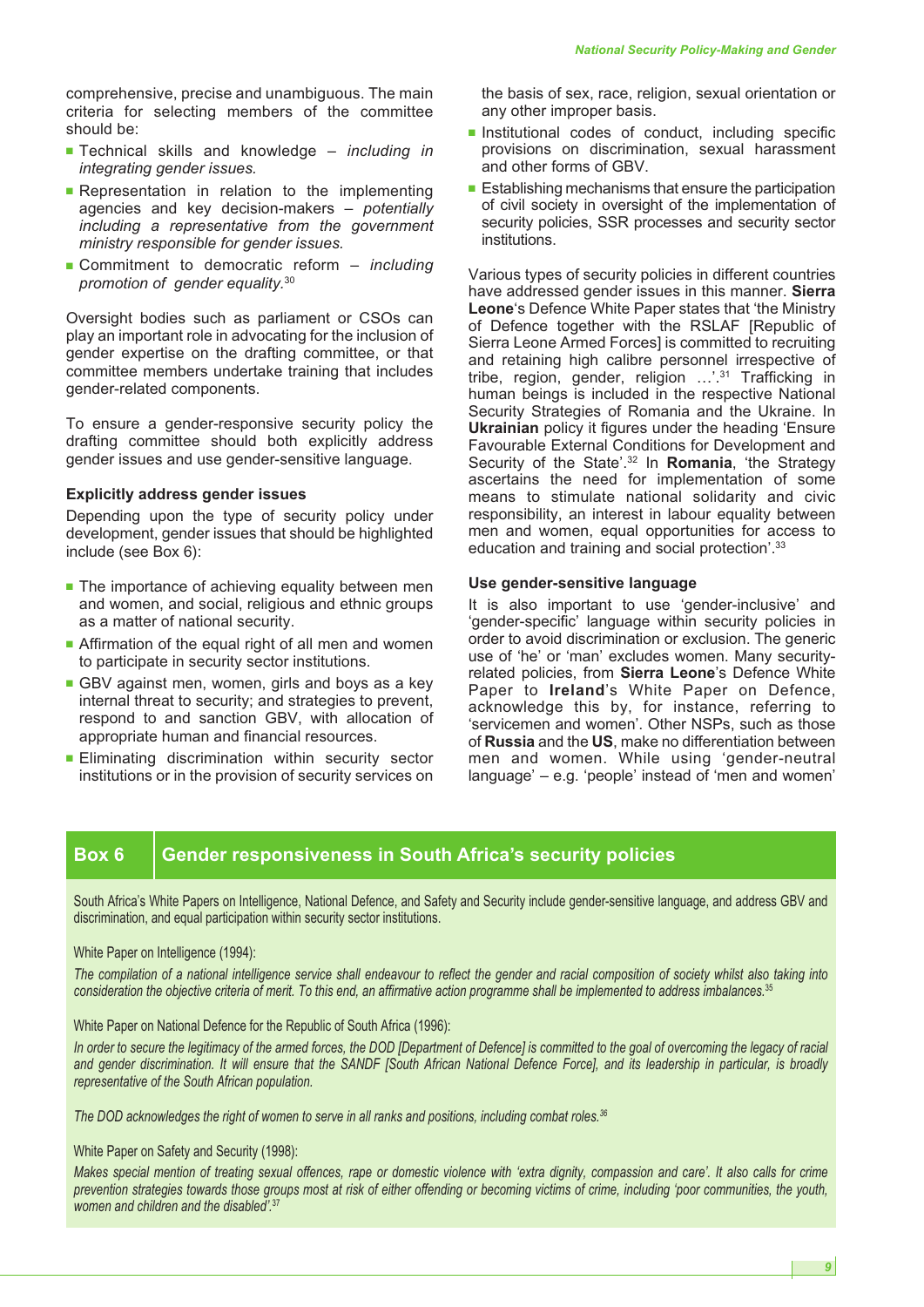– is appropriate in many circumstances, it can limit the acknowledgement of gender differences, and can leave in place the assumption that all security groups in society have similar security needs.

Finally, there are NSPs such as those of **Jamaica**, **Georgia** and **Ukraine**, which continue to use language such as 'manpower' and 'man-made hazards'. <sup>34</sup> These are arguably discriminatory terms emanating from an idea that only men (not women) are active in public life.

Examples of gender-sensitive language include:

- Servicemen and women not servicemen
- Police officer not policeman
- Humankind not mankind
- **■** Artificial or manufactured not man-made
- She/he or he/she not he
- **■** Staffed not manned
- **■** Labour, staffing, workforce not manpower
- Chair or Chairperson not Chairman
- **■** Specify men, women, girls and boys where appropriate – rather than people

## **4.2 Parliament**

The executive proposes security policies and the parliament usually accepts, amends or rejects policies; controls the budget; and can monitor and evaluate its implementation (see Box 7). While the function of parliament differs from country to country, it is expected to include two tasks when it comes to policy development: monitoring the executive and representing the interests of the citizenry. This means that parliament can play a key role in ensuring that the policy responds to the particular needs of men, boys, women and girls, including through: participatory policy-making processes and the equal representation of men and women, including different social, ethnic and religious groups.



In emerging or new democracies and post-conflict countries, neither the concept nor practices of democratic and financial oversight are likely to be appropriately in place. One consequence is lack of coordination and information-sharing between civilian and military authorities, and reluctance on the part of government and parliament to accept civilian oversight. Accountability, transparency and civilian inclusion in designing responses to national security concerns are as a consequence limited. However, even if parliaments in emerging democracies lack substantive decision-making power, they are potentially vital forums for transparency and can contribute significantly to executive accountability and checks on executive power.

Similarly, in political systems where strong party discipline prevails within the legislature and its committees, the oversight role of parliament may in practice be highly constrained. In **Canada**, parliament has been criticised for being a rubber stamp for policy decisions made in a centralised way by the Prime Minister and political and senior cabinet advisors. In

## **Box 7 Parliament's role in security policies <sup>39</sup>**

#### **Development**

Because the development of security policies is the task of the executive and competent government departments and agencies, parliament's role in the development phase is limited.

#### **Decision**-**making**

When the security policy reaches parliament it takes direct responsibility over it. Parliament can give its consent to new policies and legislation that the government proposes, reject them or suggest changes. Parliament also has particular leverage with respect to budgetary appropriations through the main phases of the typical budget cycle: budget preparation, budget approval, execution or spending, and audit or review. See Section 4.6 on gender budget analysis.

The time frame of the decision-making process should allow for further public consultations with a representative cross-section of the population. This would enhance the potential for public support of the security policy and ensure that it meets the needs of the population.

#### **Implementation**

During implementation of security policies, it is the role of parliament to scrutinize the activities of the government, including through continuous budgetary analysis. Security policies have major financial consequences and are essentially about taxpayers' money.

#### **Assessment and lessons learned**

Parliament has a role in auditing both figures and performance regarding implementation of security policies. Progress reports by relevant government agencies are essential to control the process and gain insight into whether the objectives laid out in the security policy are being implemented.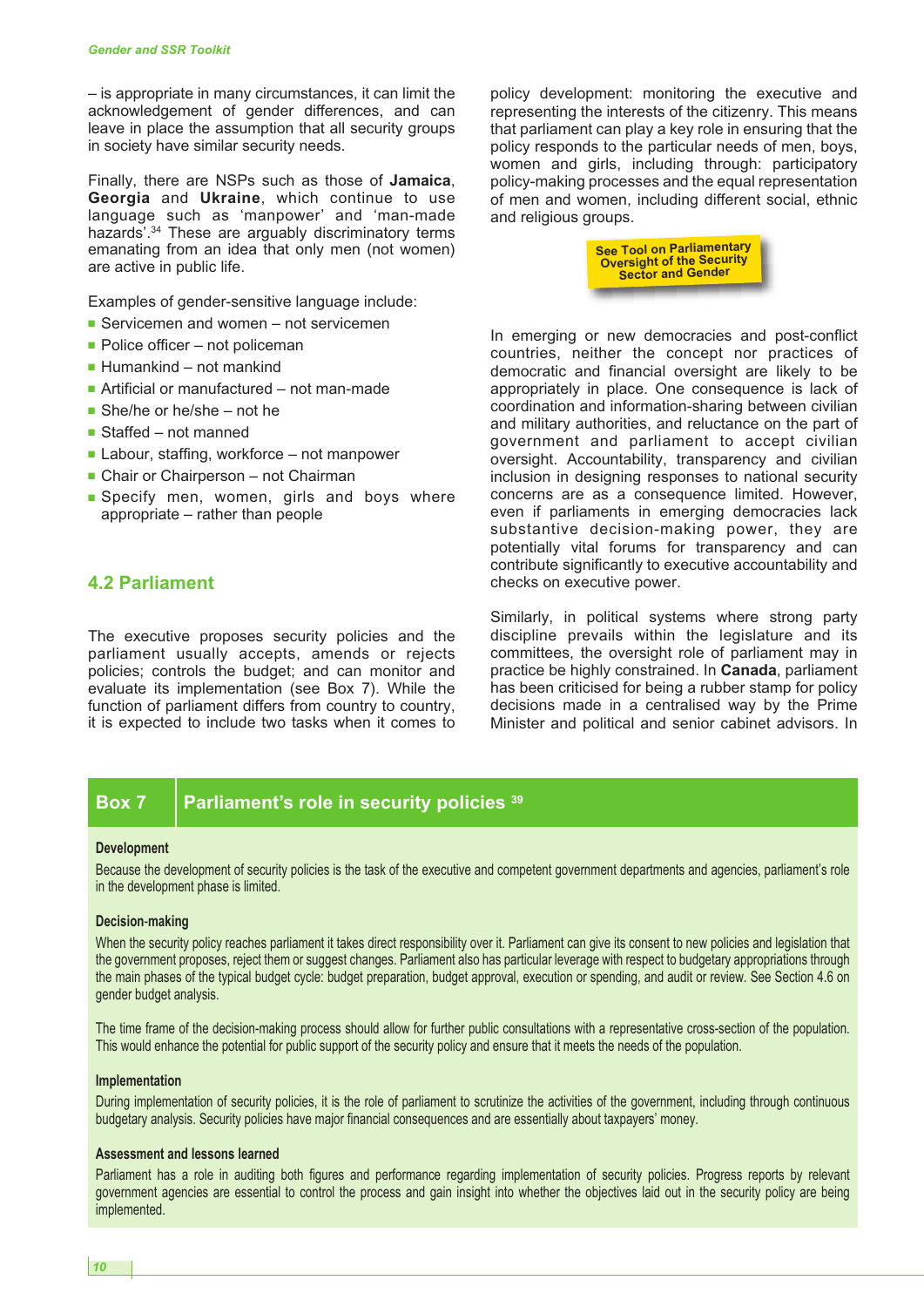## **Box 8 Integrating gender into security policy-making: the role of women within the ANC in South Africa <sup>42</sup>**

South Africa's transition to democracy demonstrates how a conducive political environment, the formation of a women's league within a political party, and advocacy on gender issues across the political spectrum can influence national security policy-making.

The political space to address gender issues was created by women within civil society and political parties. For example, concerned that women were being marginalised, the African National Congress' (ANC) Women's League was reformed in 1990 and called for women's inclusion in leadership positions and the inclusion of gender equality in ANC platforms and policies. Their advocacy is evident in the ANC's 1992 publication *Ready to Govern*: *Policy Guidelines for a Democratic South Africa.* The document proposed embracing four interrelated values: democracy and civilian authority, human security, anti-militarism, and gender equality. With an emphasis on the latter, the manifesto highlighted the goals of nonsexism, and the need to create special agencies to ensure the implementation of equal opportunity policies. In regards to security sector institutions, the manifesto reiterates that they must respect the ideals of democracy, non-racialism, and non-sexism; reflect the national and gender composition of South African society; and acknowledges that 'gender discrimination has either excluded or subordinated women's participation in all socioeconomic and political institutions'. 43

Women members of the ANC and civil society were also credited for emphasising a human security focus, turning the discussion from issues of 'state security' to security as a broad people-centred concern. This is reflected in *Ready to Govern's* explicit adoption of a human security approach and call for demilitarised security with political, economic, social and environmental dimensions.

defence and security policy, the legislative committees and subcommittees have not served as effective oversight mechanisms, and it has been alleged that there are no truly substantive discussions of defence policy taking place in the Canadian parliament. 38

#### **Participatory policy-making processes**

Parliamentary involvement in security policies is critical to ensuring transparency and accountability to the public. This is achieved through open debate, consultation and public availability of information on government security policies.

Consultations with relevant parliamentary committees on NSPs – and other security policies – will be most successful if carried out at an early stage in the drafting process so that changes and redirection of policies can take place. Parliamentarians and parliamentary committees should not merely be presented with a final document, which they can either accept or reject.

Parliaments – including defence and security committees – should also be at the forefront of ensuring that security policies go through appropriate public consultation. Although these processes are not necessarily financially costly, they require time, funds, human resources and political will that may not be available domestically in post-conflict or developing countries. Donor support may therefore be required to cover the costs of, for example, workshops in rural areas. Donors could also fund consultation processes that are specifically designed to maximise the participation of women and other groups that are often marginalised during the development of security policies. 40

Mechanisms to ensure participation may include:

**■** Structured consultations with a representative segment of CSOs, including urban and rural women's organisations (see Box 10).

- Municipal town hall meetings with direct interaction between political leaders and the public.
- Parliamentary hearings and open debates.
- **■** If necessary, separate meetings with marginalised groups at the local level, which may not participate in public meetings with the majority population.

To ensure broad-based and representative participation specific measures should be taken to include:

- Rural and urban women's community organisations
- Labour unions
- Religious organisations
- Community leaders and activists
- Youth organisations
- Indigenous, ethnic and other minority associations
- Associations for people with disabilities
- **■** Children's advocacy groups
- Academics and researchers
- Associations for migrants
- Gender experts
- International organisations
- Social justice and service organisations

#### **Equal representation of men and women**

Parliamentarians are in regular and direct contact with the general population, in practice more so than the executive, and are therefore well-placed to ascertain public security concerns. From an equal representation perspective, however, the ratio of women and men in most parliaments worldwide is one of inequality. In 2006, 83.1% of parliamentarians globally were men. 41 In addition, female parliamentarians rarely sit on defence and security-related committees. Therefore, to ensure input from female parliamentarians in security policy-making it may be appropriate to:

- **■** Increase women's participation on defence and security committees, including as chairpersons.
- Encourage women to meet across party lines on security-related issues and to develop shared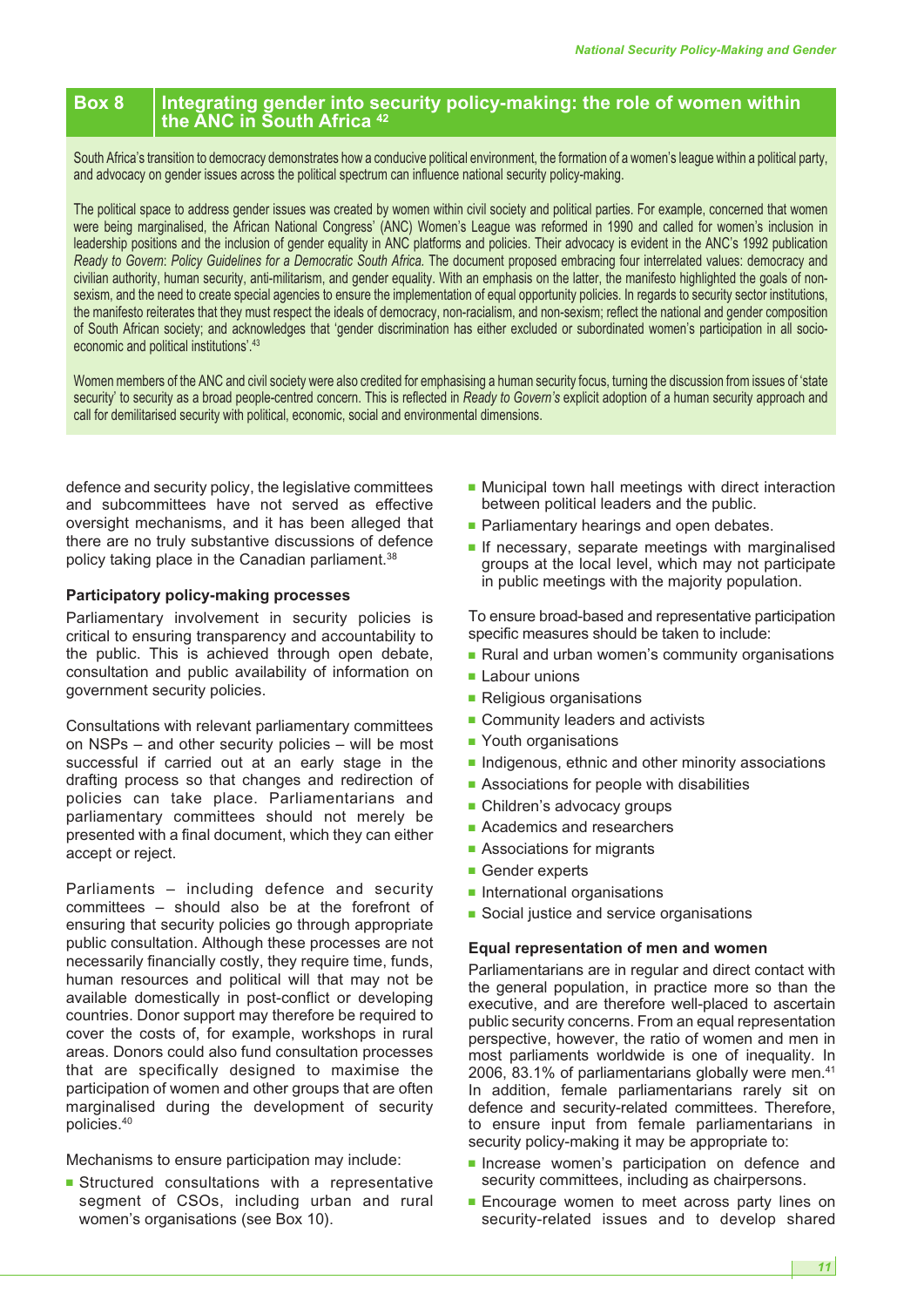platforms and common strategies for input into broader policy discussions.

- Support the establishment of women's caucuses and coalitions in parliament and within political parties (see Box 8).
- **■** Encourage the establishment of national or partybased quotas for minimum female and male participation.

In addition to ensuring equal representation, it is important to build the awareness and understanding of gender issues amongst parliamentarians, especially the men and women sitting on defence and security committees.

#### **4.3 Local government**

In order to ensure the full implementation of nationallevel security policies, initiatives must be taken at the local level. In addition, local-level security committees, for instance, can provide essential input into nationallevel security policies, making sure that they reflect local security realities and priorities. Experience shows that locally embedded security analyses and strategies are vital to guarantee that community-level insecurities are robustly addressed. These initiatives can constitute key entry-points for integrating gender issues into the implementation of security policy.

Examples of initiatives that can be taken by municipal government, local security sector institutions, or civil society include:

- Security/safety audits
- **■** Citizen/Community security plans
- Security/safety committees or councils
- Community police forums

#### **Community police forums, security plans and safety audits**

In **South Africa**, the local government and the South African Police Force participate in, and collaborate with, Community Police Forums (CPFs) to set joint priorities and objectives on crime prevention. CPFs involve CSOs in formulating local policing priorities and crime prevention initiatives. CPF activities are based on community security plans, which identify: programmes, projects or actions that the CPF will implement; where the CPF will get funds for the projects; and how the project will promote the aims of the CPF. In turn, the community security plan is based on a community safety audit that helps to:

- Focus on the most serious problems when you have few resources.
- **■** Give people facts when they disagree about the most serious problems.
- Coordinate the work of different organisations to prevent duplication.

A community safety audit is carried out through a fivestep process to identify:

- 1. **The crime problems in the community**: e.g. domestic violence.
- 2. **Which organisations are doing what**: Some organisations may already have crime prevention projects, and there may therefore already be activities to prevent domestic violence and support those affected directly and indirectly.
- 3. **The physical and social characteristics of the area**: To understand the causes of crime in a community, you must know the physical and social characteristics of the area. For example: young people are often more likely to commit crime; women are more at risk of domestic violence and sexual assault; young men are more at risk of other violent crime; and young men are also most likely to commit crime.
- 4. **The problems which are most important.**
- 5. **Details of the most important problems.** 44

### **Box 9 Local security committees and early warning mechanisms in Sierra Leone <sup>46</sup>**

In Sierra Leone, the Office of National Security (ONS) set up Provincial Security Committees and District Security Committees as local level consultation forums to assess and respond to security threats throughout the country. They have also been put in place to ensure that security policies reflect actual security needs and gather input from the community level. Decentralised security committees located in the interior of the country can serve as a conflict early warning mechanism for the government, because they report directly to the ONS.

The inclusion of women or representatives from women's organisations in these bodies has so far been limited, but would improve the ability to collect data as part of the early warning mechanism. A bottom-up approach of this nature could be combined with the recruitment of a gender adviser to the ONS who would be able to analyse and structure the data received from Provincial and District Security Committees, and ask relevant questions such as:

- 1. Are security sector institutions responding adequately to the security needs of men, women, girls and boys?
	- a. Do men and women have freedom to leave their homes or travel outside their district?
	- b. Are men, women, girls and boys vulnerable to human trafficking and sexual exploitation?
	- c. What services are available for men and women suffering from domestic violence?
- 2. What types and rates of GBV exist? Is GBV increasing or decreasing?
- 3. Are there sufficient resources in the community to respond to the differentiated security threats that men and women and different societal groups experience?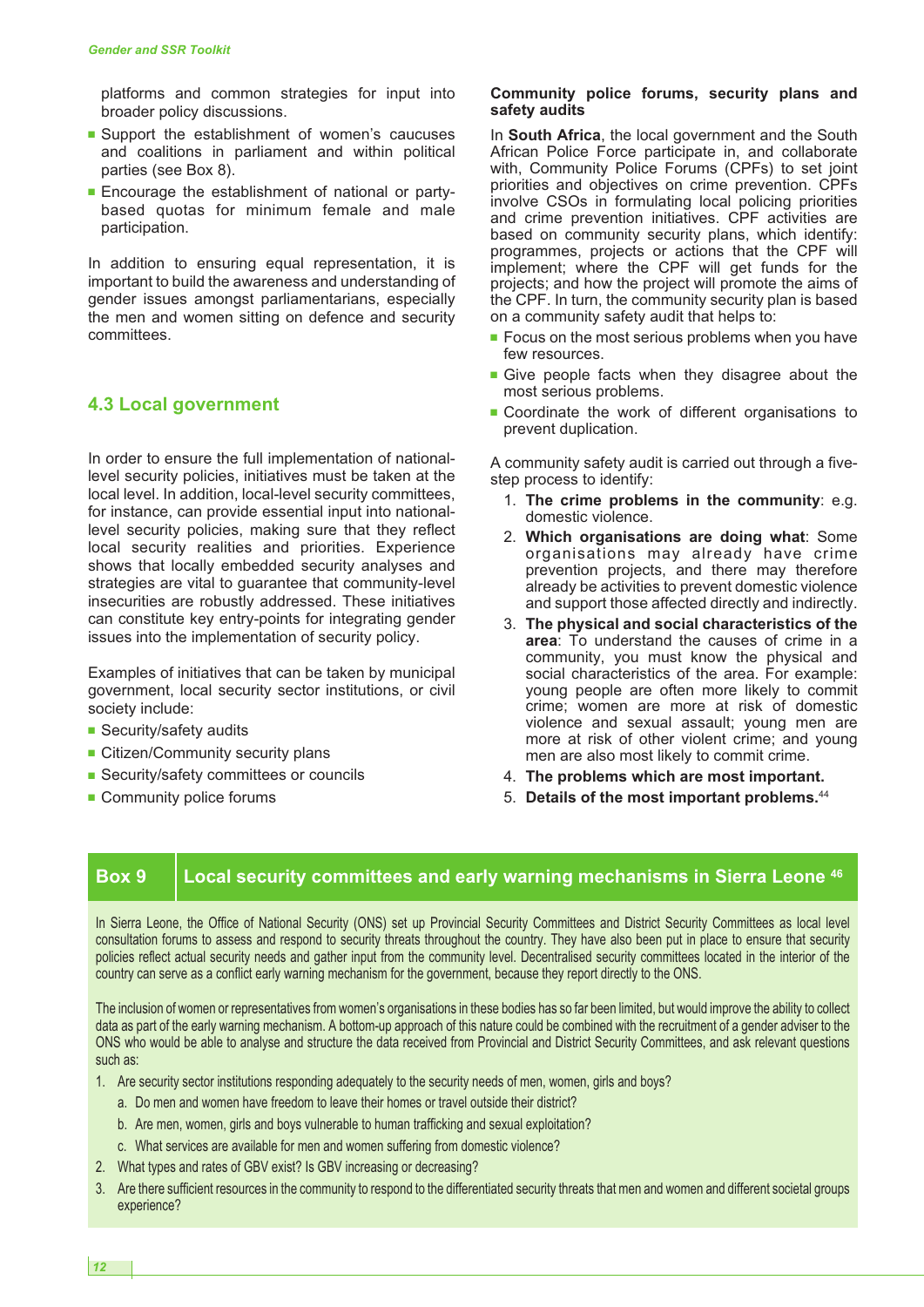# **Box 10 Jamaica's National Security Policy – an inclusive process <sup>50</sup>**

In mid-2007 the Government of Jamaica adopted a comprehensive National Security Policy – *Towards a Secure and Prosperous Nation*. This policy was based on a National Security Strategy Green Paper, which was first tabled in Parliament in January 2006, and a subsequent National Security Strategy White Paper. The White Paper was developed after numerous consultations with Jamaican communities and stakeholders, including CSOs. The NSP is aligned with the holistic and sector-wide policy objectives of current SSR thinking and initiatives, and was the result of collaboration between the Jamaican Government and Canadian, UK and US and advisors.

Initially the Jamaican Government planned to conduct a defence review. However, it was quickly realised that a broader approach was required to address the existing range of potential threats to national security, including organised crime, gang violence, socio-economic concerns and environmental disaster. A broad-based consultation was initiated, involving all potentially relevant branches of government and state agencies and CSOs, including women's groups.

The result was a national security policy that addresses all the main security and justice institutions including the armed forces, the police, the Ministry of Justice and non-state stakeholders. It integrates the country's major security policies, goals and responsibilities into an overall master plan for the fulfilment of a 'National Vision' for Jamaica. The NSP prescribes the combined use of the political, economic, social, and informational and security instruments to increase security and justice. It clarifies the institutional framework within which the armed forces and civil institutions of the state will coordinate their activities to create an integrated, cohesive security network to safeguard national interests. It also addresses the complementary roles and responsibilities of the public and private sectors, as well as CSOs.

Under the heading 'The Effects of Violence on Communities,' the NSP calls for close attention to the impact of violence on individuals, communities and society. 'Domestic violence,' it is noted, 'is one of the more pervasive and common forms of violence plaguing the society. It contributes to the overall pattern of crime and violence due to its debilitating effects on the social fabric and its role in socialising the youths to violence as a means of dispute resolution. Women and children are disproportionately at risk from domestic violence.'

Following the approval of the NSP, the challenge is now its implementation. A National Security Strategy Implementation Unit has been established, which works on behalf of the National Security Council. It is tasked to coordinate the work of relevant ministries.

#### **Local security committees and citizen security plans**

Different types of bodies have been created to plan, coordinate and monitor initiatives to improve local security (see Box 9).

In **Peru**, the parliament created a National Citizen Security System to promote local participative crime prevention initiatives and make police more responsive to communities. This system relies on local-level institutions, with the establishment of Local Citizen Security Councils (LCSC) (*Consejos Distritales de Seguridad Ciudadana*). In the LCSCs, local police commanders work directly with local authorities and community representatives on crime prevention. The LCSCs can be described as bottomup mechanisms to hold police accountable for their conduct and service quality and offer an important opening for community participation in local security issues. They are mandated to design a citizen security plan at the municipal level on the basis of an assessment of local safety and security issues. The security plan is implemented by mobilising local cooperation and resources. LCSCs are also in charge of evaluating the plan's impact and monitoring the performance of public employees implementing the plan, including the police. 45

Similar bodies, such as Local Security Councils (*Consejos de Seguridad*) have been established in Chile, Colombia and Guatemala. In **Colombia**, members of the Local Security Council have included the local police and military chiefs, the mayor and

representatives from the academic and private sectors.

Examples of measures to take to integrate gender issues into local government security initiatives:

- **■** Involve gender experts and representatives from women's organisations in community security committees/councils.
- **Ensure that community safety audits include:** consultation with women, men and different societal groups on an equal footing; a focus on GBV; data disaggregated by sex, age, ethnicity and neighbourhood; and specific questions regarding the different security needs of the groups comprising the area under the local government's jurisdiction. See Section 4.6 on Assessment, Monitoring and Evaluation.
- Take into account the different security needs of men, women, boys and girls when developing and implementing crime prevention and response initiatives.
- Communicate the results of safety audits and planning processes to regional and national security bodies. This data is critical to ensure that regional and national security policies reflect local security realities, and in some contexts as a conflict earlywarning mechanism.
- **■** Provide training and guidance to build a genderresponsive approach among those engaged in drafting community-level security plans. See Section 4.5 on Gender Training.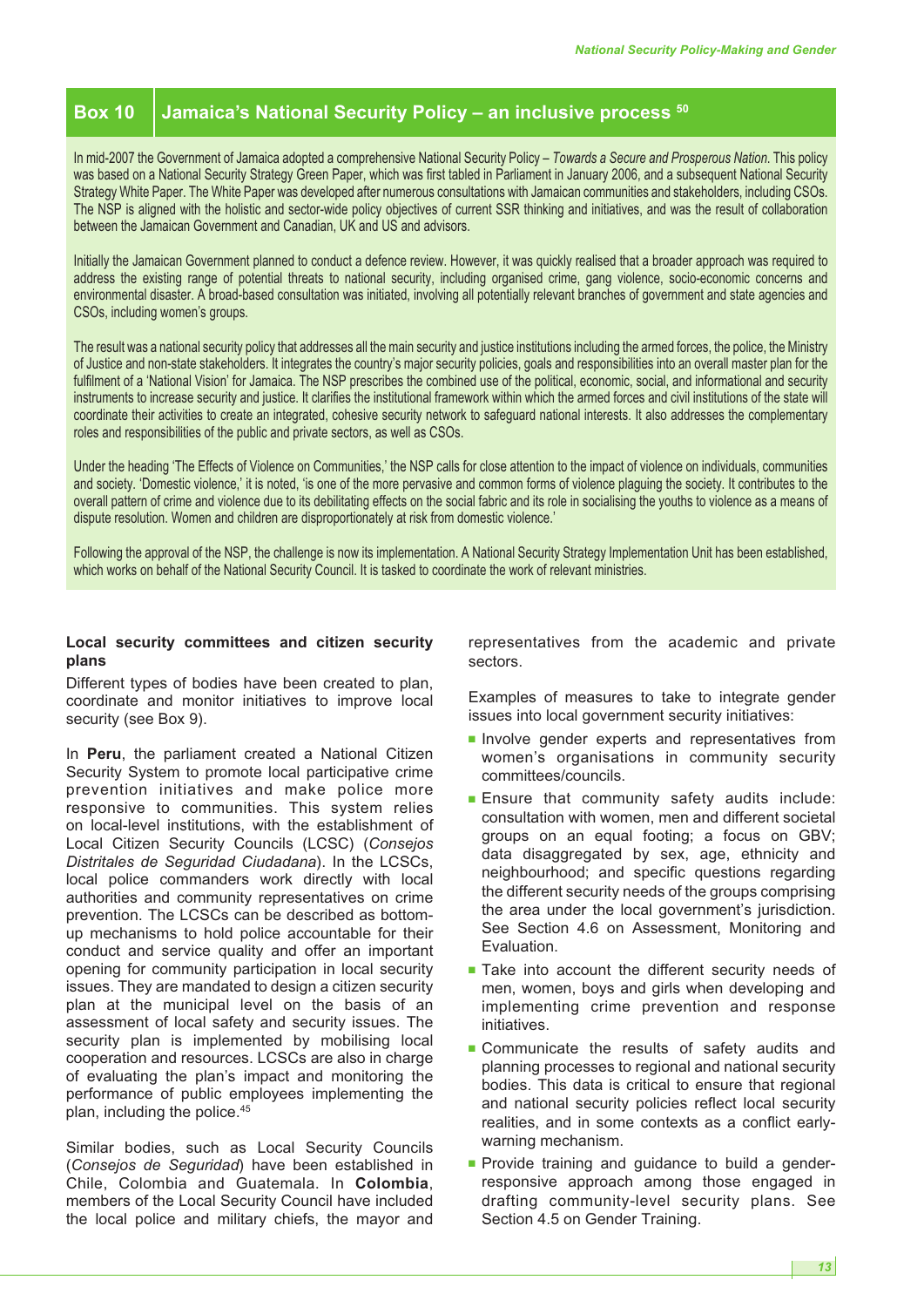# **4.4 Civil society organisations**

A significant reason for the involvement of CSOs in the development and implementation of security policy is to ensure a democratic, transparent, accountable and inclusive process. CSOs do not by definition represent these principles of good governance, and, needless to say, are not homogenous regarding their economic and political interests. However, civil society potentially provides the space for building up expertise and capacities to independently evaluate, challenge or endorse governmental analyses and decisions on defence and security matters. CSOs encompass a multitude of different organisations, including women's organisations, labour unions, religious groups, ethnic or minority or indigenous associations, professional business associations, advocacy organisations, NGOs, think tanks and foundations, research groups, media groups and training institutions. This variety is both a strength and a weakness. It is a strength because it has the potential to represent a wide variety of groups in society that do not necessarily have a voice in policy-making processes. It is a weakness because finding common ground is a challenging and time-consuming exercise, particularly with respect to the issue of security policy-making.



The development of policies relating to national security has in the past been surrounded by secrecy, which the demands of national security do require to some degree. However, if the process is cast strictly as an intra-governmental process, it is going to be counter-productive. <sup>47</sup> Secrecy may cover up financial mismanagement through corruption or lack of expertise. One way of overcoming this problem is to ensure that the types of information and documents that can and should be classified are dealt with unambiguously in statutory law, while at the same time upholding freedom of expression and freedom of the press. 48

CSOs can take any number of the following actions in support of gender-responsive security policy-making:

- **Influence** public policy through advocacy regarding new policies and laws on policing, intelligence, defence reform or national security.
- **Create** a conducive and participative policy climate by raising the awareness of the public on NSPs and security policies, and their gender dimensions.
- **■ Provide** a pool of technical experts for policymakers to draw upon who have specific capacity and skills in gender analysis.
- **Bupport** security policy development through research on community level security needs, differentiating between the needs of men, women, girls and boys.
- **Monitor** the implementation of security policies and actions of security sector institutions to ensure transparency and public accountability.
- **Represent** the views and preferences of citizens relating to security – including marginalised groups – which are critical components of inclusive NSP/security policy development and can broaden the debate on what 'security' is.
- **■ Encourage** local ownership of the policy process outside of the state institutions.
- **■ Build the capacity** of government staff and parliamentarians by producing and distributing information such as policy briefs relating to community level security concerns and needs.
- **■ Promote** public oversight of the development of security policies through media reports and building the capacity of journalists on security policies and gender issues.
- **■ Facilitate** and participate in public debate on core defence and security matters.
- **■ Draft and distribute** independent analyses and information on the security sector to parliament and the public.
- **■ Offer** capacity-building to government, parliament and other CSOs on gender and security policy through workshops and training.
- **Conduct** gender audits and assessments, including gender-budget analysis, of security policy and security sector institutions.
- **■ Lobby** for public debate on security issues and making certain information accessible to the public.

#### **Women's organisations**

Women's organisations and organisations that work on gender issues have specific expertise and access to information that make them valuable partners for other CSOs, parliaments, security sector institutions and government in the process of elaborating security policies. They can often serve as a critical link between the reality of community level insecurities that men and women experience, and policy-makers at the national, regional and international level. Gender-focused organisations operating at the community level often have grassroots networks that allow them to identify crucial security needs of disparate groups in society. Such data will be of critical significance, both in the process of producing security sector reviews and as conflict early warning, which in turn are vital for determining national security priorities.

Ways of engaging women's organisations in security policy debate and formulation include:

- Facilitate interaction between women's groups and local security providers, for instance through their inclusion in local security committees.
- **■** Build the capacity of women's organisations on security policy issues including advocacy and oversight.
- Include representatives from women's organisations as gender experts in parliamentary hearings or conduct gender training.

CSOs can be more powerful when speaking with one voice. One example of the influence a CSO network can have is the NGO Working Group on Women,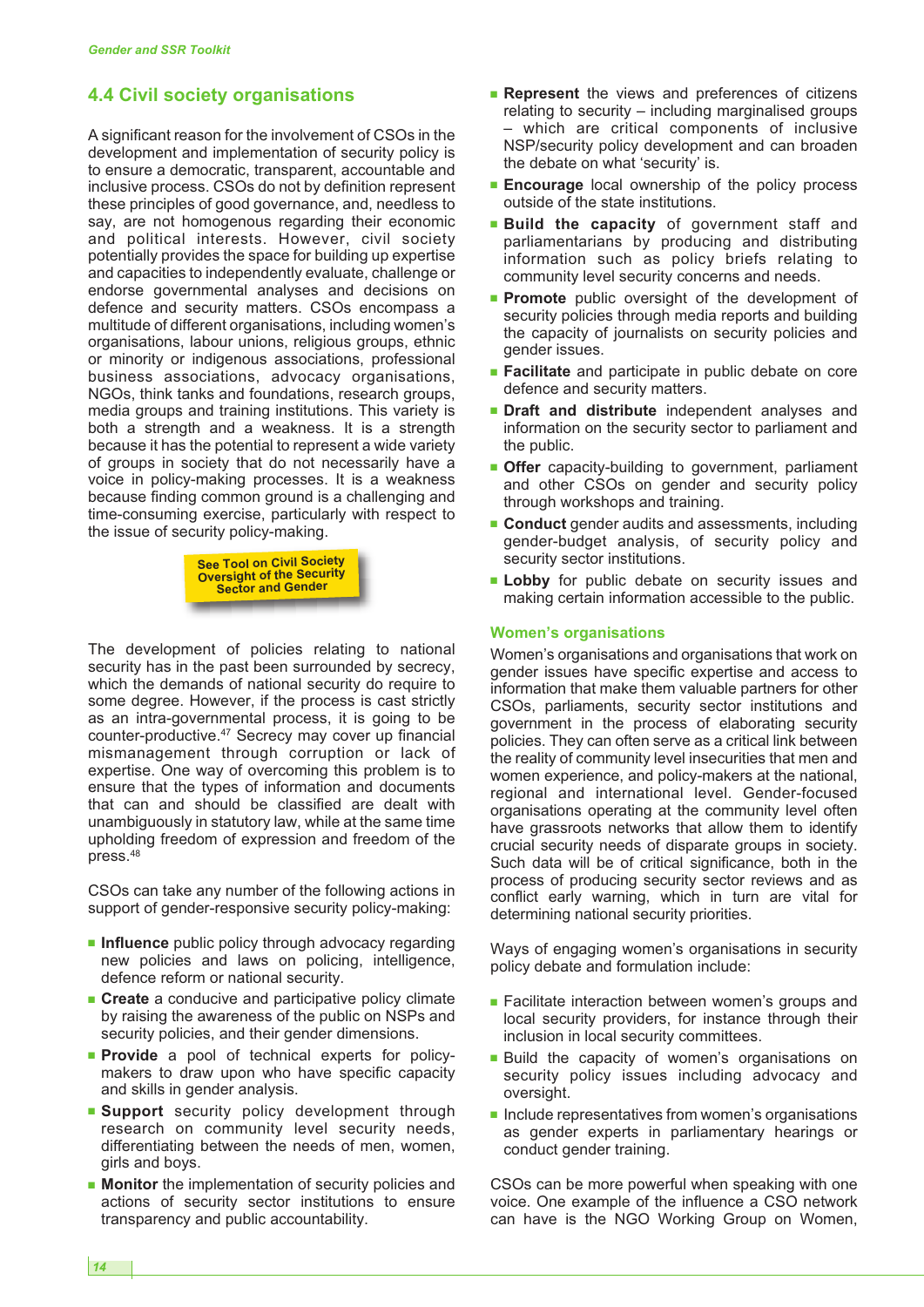Peace and Security. It was formed in May 2000 by 11 different organisations to advocate for the adoption of a UN Security Council Resolution on women, peace and security. Due to the Working Group's intense lobbying and activism, UN SCR 1325 was unanimously adopted on 31 October 2000. Since then, the focus of the NGO Working Group has shifted to supporting the implementation of UN SCR 1325 through promoting a gender perspective and respect for human rights in all peace and security, conflict prevention and management, and peace-building initiatives of the UN and member states. 49

# **4.5 Gender training**

Gender training should be provided to all the different actors involved in security policy-making in order to support gender-responsive policy development and implementation. The call for gender training can come from policy makers themselves or from oversight bodies such as parliaments and CSOs. For training to be effective, it should be tailor-made to fit the needs and tasks of the particular audience, focus on practical examples, be accompanied by relevant materials and resources, and be monitored and evaluated.



Key target groups for gender training amongst security policy-makers include:

- Staff of relevant ministries, including the ministries of defence, interior, and foreign affairs.
- Members of NSCs.
- **■** Parliamentarians on defence and security committees and their staff.
- **■** Members of local citizen security councils or community police forums.
- CSOs working on security policy.

Various actors can provide gender training, from CSOs with specialised expertise in the area to government gender experts. Potential gender training topics might include:

- Different security needs of men, women, boys and girls.
- **■** Reducing discrimination, sexual harassment and GBV by security sector personnel.
- Strategies to eradicate GBV.
- **■** International, regional and national legal and normative frameworks that emphasise equal rights and access of men and women.
- **■** Increasing the recruitment, retention and advancement of women within security sector institutions.
- **■** Mechanisms to increase the participation of civil society, including women's organisations, in security policy-making processes.
- **■** Gender policy impact assessments.
- **■** Gender budget analysis.

Together with specific training on gender issues, gender topics can be integrated into training focused on security issues. The latter option may prove a more effective approach to contextualising the importance of gender among actors in the security sector. In order to build, for instance, the capacity of parliamentarians to oversee security policy-making processes, training on strategic analysis and policy formulation, as well as on parliamentary oversight of the security sector, are needed. 51

# **4.6 Assessment, monitoring and evaluation**

Comprehensive assessment, monitoring and evaluation (M&E) processes help ensure that security policy meets the needs of men, women, girls and boys and that the formulation and implementation process fulfils its identified objectives. Gender issues can be integrated into existing security assessment and M&E frameworks, or specific gender audits and impact assessments can be undertaken (or both). These processes should be undertaken as part of official security policy-making processes but can also be used as a tool for oversight by parliamentarians and CSOs.



#### **Gender impact assessment**

A gender impact assessment of security policy helps to determine the potential or existing impact of security policy upon men, women, girls and boys (see Box 11). Though it is better to conduct the assessment while the policy is still in draft form and changes can be made, it can also be a useful tool to determine whether a revision of the policy is necessary.

#### **Gender and socio-economic analysis**

An adapted gender and socio-economic analysis (GSE) may also be employed, both in developing security policy and as an instrument to monitor and evaluate its implementation. Through gender analyses, existing gender roles and relations are better understood, in particular differences in activities, access to resources and decision-making, and the economic, social, political and other constraints faced by women and men.

A GSE analysis takes into account the multiple challenges experienced when gender intersects with other inequalities facing women and men such as class, ethnicity, culture and religion. Therefore, GSE analyses applied throughout the development and implementation of NSPs and other security policies can help to ensure the policy's effectiveness for all members of an institution, country or community.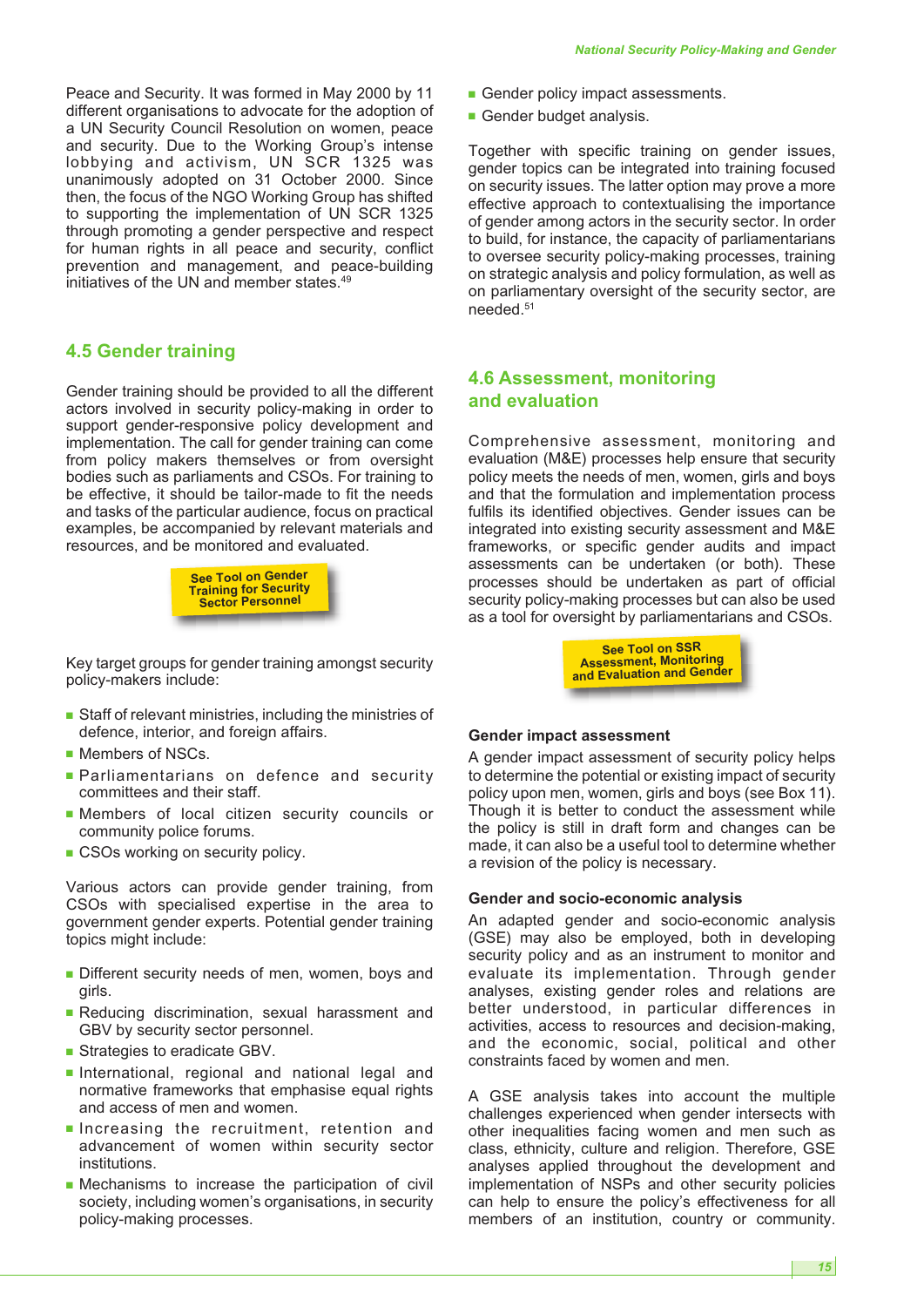| <b>Box 11</b>                         | Gender impact assessment of security policy <sup>52</sup>                                                                                                                                                                                                                                                                                                                                                                                                                                                                                                                                                                                                                                                                                                                                                                                                                  |  |  |  |
|---------------------------------------|----------------------------------------------------------------------------------------------------------------------------------------------------------------------------------------------------------------------------------------------------------------------------------------------------------------------------------------------------------------------------------------------------------------------------------------------------------------------------------------------------------------------------------------------------------------------------------------------------------------------------------------------------------------------------------------------------------------------------------------------------------------------------------------------------------------------------------------------------------------------------|--|--|--|
| Steps:                                | Questions to ask:                                                                                                                                                                                                                                                                                                                                                                                                                                                                                                                                                                                                                                                                                                                                                                                                                                                          |  |  |  |
| Step 1:<br>Define issues<br>and goals | ■ What is the policy trying to achieve, and who will it benefit?<br>Does the policy meet the different security needs of men, women, boys and girls? Are GBV issues, such as domestic<br>violence and human trafficking, being addressed? Is prevention included?<br>Is the emphasis on national or human security?<br>In Its the policy in line with international, regional and national mandates on gender issues?<br>Is the policy meant to overcome gender inequalities or eliminate barriers and, if so, should there be a gender equality<br>objective?<br>Since Is gender-specific and gender-sensitive language included?<br>- What do men and women, including gender/women's CSOs or the Ministry of Women, say about the issues and<br>outcomes?                                                                                                               |  |  |  |
| Step 2:<br><b>Collect data</b>        | How are stakeholders and different groups of women and men going to be consulted?<br>Do representative organisations truly reflect the voice of the men and women expected to benefit from the policy? If not,<br>what is the strategy for reaching them?<br>• What is the gender make-up of the people affected by the policy?<br>- How can data and statistical information be collected by sex, ethnicity, disability, age, religion and sexual orientation?<br>■ What other information apart from sex-disaggregated data is needed to understand the issue?<br>- What are the risks of early consultation – how are expectations and conflicting interests going to be managed?                                                                                                                                                                                       |  |  |  |
| Step 3:<br><b>Develop options</b>     | How does the recommendation or each option impact positively or negatively on women and men?<br>Do the recommendations or any of the options reinforce or challenge traditional or stereotyped perceptions of women and<br>men?<br>- Which option gives men and women real choice and an opportunity to achieve their full potential in society?<br>In there a need to consider mitigation where there will be a negative impact on one group over another, and what action<br>can be taken to reduce the impact or to create a more gender-balanced policy?                                                                                                                                                                                                                                                                                                               |  |  |  |
| Step 4:<br>Communicate                | ■ What message needs to be communicated?<br>How will the message reach different groups of women and men?<br>Are separate approaches necessary?<br>How does the policy reflect the government's commitment to equality and is a specific message about equality to be<br>included?<br>- Have gender-sensitive language, symbols and examples been used in the materials communicating the policy?<br>How will you communicate with women and men who speak other languages or who are illiterate?                                                                                                                                                                                                                                                                                                                                                                          |  |  |  |
| Step 5:<br>Implement                  | - Will the policy or service be experienced or accessed differently by a woman or man, and will the difference be affected by<br>ethnicity, disability, age, religion or sexual orientation? What arrangements are in place to reach those who may be<br>excluded?<br>■ Can the service be delivered jointly – i.e. can other government departments, local, nationally and internationally-based<br>organisations help deliver the service to the women and men targeted?<br>Do those implementing/delivering the policy or service represent the diversity of the community being served? Are women<br>equally involved in implementation?<br>Have specific and sufficient resources (financial and human) been allocated to enable the achievement of gender equality<br>objectives?<br>Are the implementers gender-responsive and aware of the specific gender issues? |  |  |  |
| Step 6:<br><b>Monitor</b>             | Do female and male beneficiaries participate equally in the monitoring process?<br>Do monitoring requirements include a measure for gender equality, a measure for customer satisfaction and do they<br>reveal the extent to which the policy is successfully addressing the different needs of women and men?<br>- How can external organisations representing different groups in the community help in monitoring the policy outcomes?<br>Are measures in place to initiate an investigation or to change the policy if it is not delivering either the equality objective<br>defined at the outset of the project or equality of opportunity for women or men?                                                                                                                                                                                                         |  |  |  |
| Step 7:<br><b>Evaluate</b>            | Is the policy promoting and delivering equality of opportunity for women and men? Have the objectives been met for<br>women and men?<br>• Did one group receive greater benefit than others – if so how will the imbalance be addressed? Were inputs allocated<br>equitably?<br>■ What was the overall impact on the status and quality of life for women and men?<br>Did the process involve women and men? Did it seek out and value their views equally?<br>In the fight of experience? It shares the test of the light of the collection and do targets and indicators need adjusting in the light of experience?<br>- What lessons are there for improving future policies and services, who needs to be informed and how is the information to<br>be presented?                                                                                                      |  |  |  |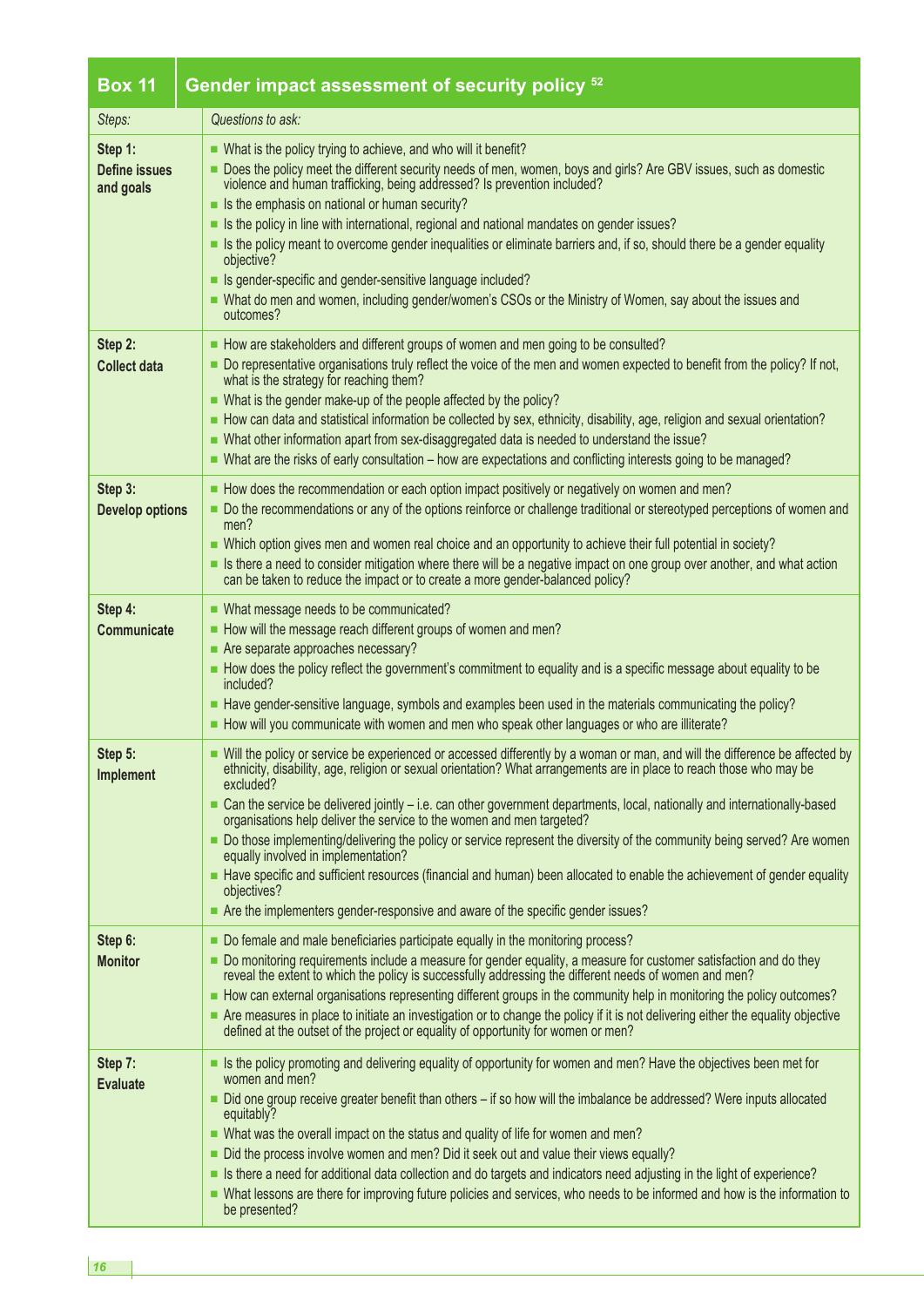Box 12 is a list of areas that it would be relevant to cover when assessing security needs.

#### **Gender budget analysis**

Budget analyses can be a powerful instrument for oversight institutions to use in the development and M&E phases of security policies. Though it is often the parliament that takes the lead in calling for a gender budget analysis as part of opening up the debate on how state revenues are to be spent, CSOs may also initiate a gender budget analysis. A gender budget analysis can determine whether adequate funding is allocated to addressing the different security and justice needs and priorities of men, women, girls and boys.

Key questions to ask as part of a gender budget analysis of security policies:

- 1. To what extent did the general allocations equally provide for the security of women, men, boys and girls?
- 2. To what extent did the budget specify funds for women, men, girls or boys? (For instance through earmarking funds for domestic violence prevention programmes targeting men, or support to girl survivors of trafficking.) Was resource allocation adequate for effective implementation?
- 3. To what extent did the budget specify genderrelated activities, inputs and costs? (For instance through earmarking funds for gender training or a gender focal point position.)
- 4. To what extent did gender specialists/advisors and women's organisations participate in the different steps of the budget cycle (e.g. preparation, auditing)?<sup>54</sup>

On the basis of the budget analysis, oversight bodies may provide input to discussions by:

- Generating debate in the media.
- Publishing budget framework papers.
- Making available reports to members of parliament, especially those on relevant defence, security and budget committees.
- Providing parliamentarians with technical assistance in analysing the proposed allocations to the security sector. This may be done through training or through CSO advocacy activities.

# **5Integrating gender into national security policy in specific contexts**

This section describes some of the key ways in which gender may be integrated into national security policymaking in post-conflict, developing, transitional and developed countries. At the same time it should be noted that there is no 'one-size fits all' model for creating security policies in different contexts. Each country's own conditions influence its security context and processes of policymaking, and if the specific political, economic and social context is not taken into account, policies are likely to fail (see Table 1).

# **5.1 Post-conflict countries**

In many conflict-affected countries, initially the actors and institutions necessary to develop and implement security policies may not exist. The security sector, the armed forces in particular, often has powers above the law. Instead of serving the population, security sector actors are often used by the state to oppress any form of opposition and increase the militarisation of society. In some places, powerful militaries have destabilised civilian governments. In others, the security sector receives a disproportionate amount of the national budget, in effect, redirecting resources from development to military expenditure. It is highly likely in such circumstances that resistance to reform will be strong.

In the reconstruction and transformation of any postwar country, SSR is a key priority. Security policies will form an important basis for structuring this process. For example, national security strategies have formed the basis – and continue to do so – in the Sierra Leone SSR process. While considerable time and resources are usually necessary for reforms to take root, the post-conflict context offers an opportunity to renegotiate the role and responsibility of state and non-state actors alike through the process of policymaking.

| <b>Box 12</b>                        |  | Gender and socio-economic assessment techniques for security policies 53                                                                                                                                                                                                                                                                                                                                                      |  |  |
|--------------------------------------|--|-------------------------------------------------------------------------------------------------------------------------------------------------------------------------------------------------------------------------------------------------------------------------------------------------------------------------------------------------------------------------------------------------------------------------------|--|--|
| Disaggregated<br>statistics          |  | The collection and analysis of data by categories (e.g. sex and ethnicity) in order to identify security/socio-economic gaps<br>and patterns of discrimination in a given situation, such as those between women and men, or between women and men of<br>various ethnicities. This data will help to identify security needs and priorities of different groups in society, and help shape<br>the focus of security policies. |  |  |
| <b>Practical needs</b><br>assessment |  | The measurement of the immediate security needs of women and men as they arise due to their status in society.                                                                                                                                                                                                                                                                                                                |  |  |
| Strategic needs<br>assessment        |  | The evaluation of the broader needs of women and men, including the risk of insecurity related to inadequate legislation or<br>lack of employment opportunities.                                                                                                                                                                                                                                                              |  |  |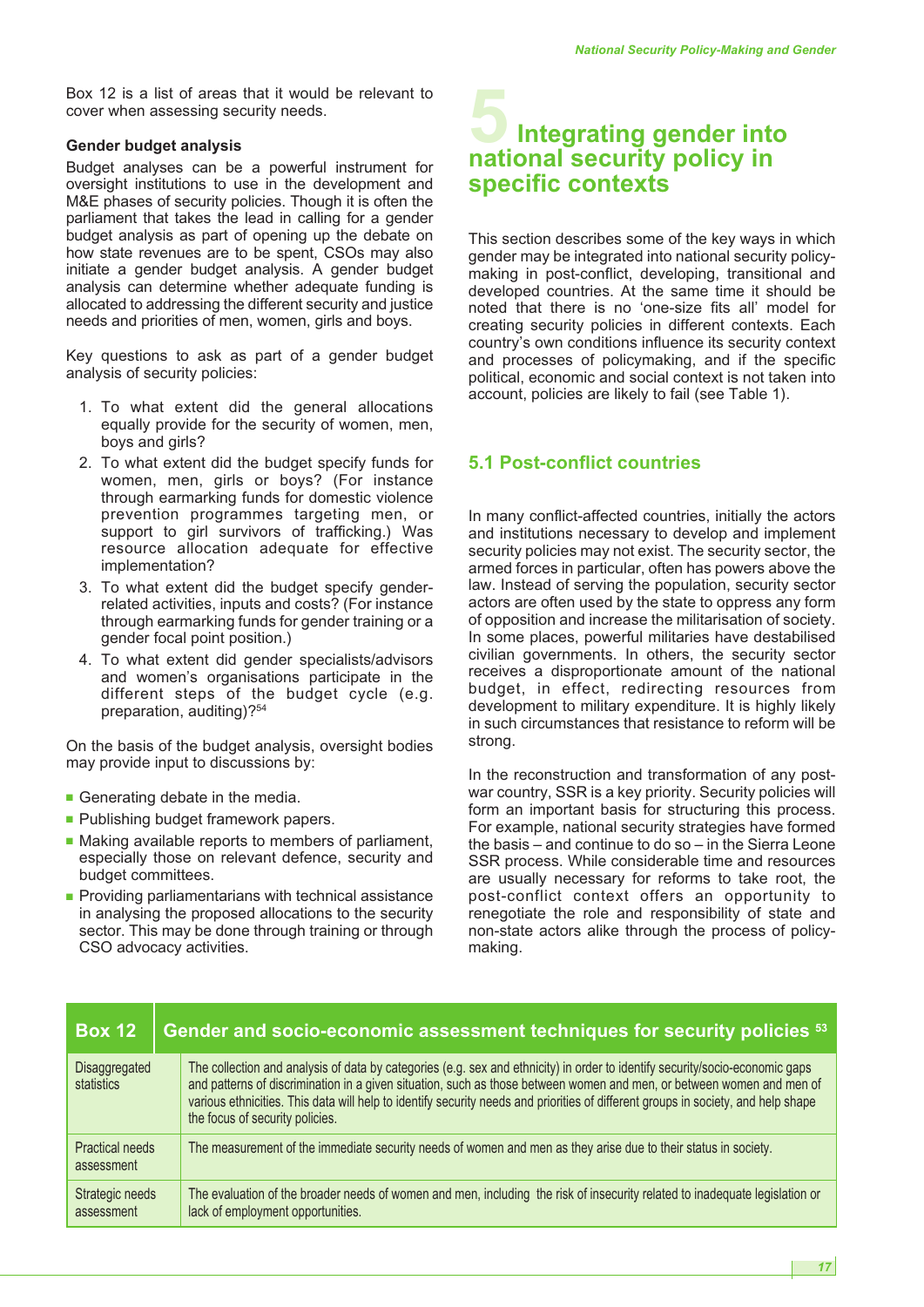| <b>Table 1</b>                             | Contextualising security policy-making in SSR 55                                                                                                                                                                |                                                                                                                                                                                                        |                                                                                                                                                                                                                                                           |                                                                                                                                                                                                                               |
|--------------------------------------------|-----------------------------------------------------------------------------------------------------------------------------------------------------------------------------------------------------------------|--------------------------------------------------------------------------------------------------------------------------------------------------------------------------------------------------------|-----------------------------------------------------------------------------------------------------------------------------------------------------------------------------------------------------------------------------------------------------------|-------------------------------------------------------------------------------------------------------------------------------------------------------------------------------------------------------------------------------|
|                                            | <b>Developing countries</b>                                                                                                                                                                                     | <b>Transitional countries</b>                                                                                                                                                                          | <b>Post-conflict countries</b>                                                                                                                                                                                                                            | <b>Developed countries</b>                                                                                                                                                                                                    |
| Key criteria                               | Level of economic<br>development.                                                                                                                                                                               | Nature of political system.                                                                                                                                                                            | Specific security situation.                                                                                                                                                                                                                              | Political will.                                                                                                                                                                                                               |
| <b>Key challenges</b>                      | Development deficit.<br>Excessive military spending;<br>poorly managed/governed<br>security sector leads to<br>ineffective provision of<br>security, thereby diverting<br>scarce resources from<br>development. | Democratic deficit.<br>Oversized, over-resourced<br>military-industrial complex;<br>strong state, but weak civil<br>society institutions;<br>deficiencies in implementing<br>SSR policies.             | Security and democratic<br>deficits. Government and civil<br>society institutions collapsed;<br>displaced populations;<br>privatisation of security;<br>possibly pockets of armed<br>resistance; abundance of<br>small arms and anti-<br>personnel mines. | Political will. At times,<br>relatively oversized, over-<br>resourced armed forces.                                                                                                                                           |
| <b>Possibilities for</b><br>conducting SSR | Mixed (depending on political<br>commitment to reform,<br>strength of state institutions,<br>role and state of security<br>forces, regional security<br>environment, donor approach<br>to SSR, etc.).           | Rather good (strong state<br>institutions, professional<br>security forces, broader<br>democratisation process),<br>even better if external<br>incentives available (e.g.<br>accession to EU or NATO). | Rather poor (weak and<br>contested state institutions.<br>privatisation of security,<br>dependence on peace<br>support/intervention forces).                                                                                                              | Mixed (depending on the<br>political commitment to<br>reform, and the relative<br>strength of the military-<br>industrial complex); strong<br>state institutions and CSO<br>community, but great<br>distance between the two. |
| <b>General</b><br>reform process           | <b>Transition from</b><br>underdeveloped to<br>developed economy.                                                                                                                                               | Transition from authoritarian<br>to democratic system.                                                                                                                                                 | <b>Transition from violent</b><br>conflict to peace.                                                                                                                                                                                                      | Responding to a change in<br>the security environment.                                                                                                                                                                        |
| Nature of<br>external<br>involvement       | Development assistance<br>coupled with political<br>conditionality.                                                                                                                                             | Accession to multilateral<br>institutions as incentive for<br>reform.                                                                                                                                  | Military<br>intervention/occupation;<br>mostly UN-led peace support<br>operations.                                                                                                                                                                        | Usually none.                                                                                                                                                                                                                 |
| <b>Key external</b><br>actors              | Development/financial<br>actors: multilateral donors<br>(e.g. OECD, UNDP, World<br>Bank); bilateral donors; non-<br>state actors.                                                                               | Security actors: international<br>(e.g. EU, NATO, OSCE);<br>governments; non-state<br>actors (e.g. International<br>NGOs, private military<br>companies).                                              | Security actors: intervention<br>forces; peacekeeping forces<br>under international auspices;<br>non-state actors (e.g. private<br>military companies).                                                                                                   | Usually none.                                                                                                                                                                                                                 |

#### **Challenges for the integration of gender issues include:**

- **■** State institutions and infrastructure may have collapsed or been severely weakened. There may therefore be limited capacity and limited financial resources to conduct broad-based consultation processes, to the detriment of including gender perspectives in policy-making.
- **■** Generally low levels of education and lack of technical expertise are barriers to public engagement in policy-making processes, impacting women and certain ethnic groups in particular.
- **■** The executive and security institutions often see CSOs as political opponents, and are therefore reluctant to work with them, creating barriers to the inclusion of perspectives from women's groups, for instance.
- **■** There may be resistance among personnel in security sector institutions that are being rebuilt, in the executive, and among politicians in general to

focusing on gender in policy-making when there is a lack of basic resources and a perception that more pressing issues need to be addressed.

- When working in very poor countries, it is necessary to ensure that gender initiatives that are mandated in legislation and policies are sustainable and make sense financially.
- Legislation and policies are often not implemented when developed (in particular if driven by external actors).

**!! Tips/recommendations for integrating gender into security policy-making in post-conflict countries:**

- **■ Peace agreements**: Where SSR is mentioned in a peace agreement, explicit reference should be made to the intention of drafting a NSP that is gender-responsive.
- **■ National dialogue**: In post-conflict contexts where a unifying security vision can form the basis of a NSP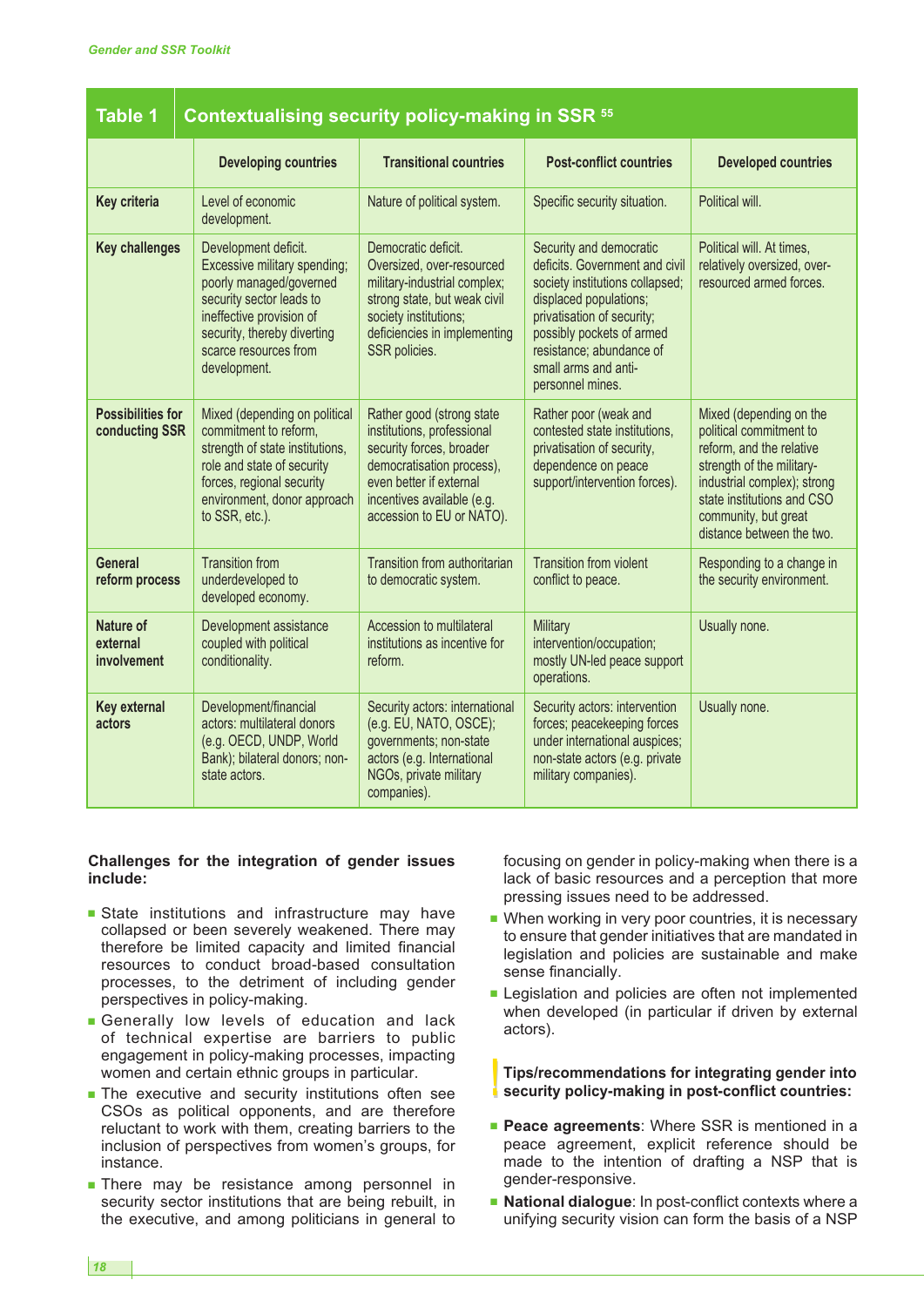is lacking, it will be beneficial to commence a comprehensive, national dialogue on security that includes a focus on gender issues.

- **Rural consultations**: The rural-urban divide in postconflict countries is often significant, and the involvement and needs of men and women outside the capital require particular attention.
- **Commitment**: Donor support for the development of inclusive security policies is critical because of the usual lack of resources in post-conflict contexts. Developing and publicising gender-responsive security policies will help a sitting government to indicate political commitment to address security and justice issues in the post-conflict setting.
- **■ Local ownership**: While local ownership has become a catch-all phrase, it still equals legitimacy and long-term sustainability of the policies that are being developed. A gender-sensitive NSP is only viable if it is shaped, driven and implemented by local actors, both men and women.
- **■ Acknowledging GBV in policy-making**: In many conflicts, GBV is used as a strategy against civilians, and the aftermath of conflict sees rising rates of GBV, for instance in the form of domestic violence. It is essential that men and women participate on an equal footing in defining their own security needs in policy processes.
- **■ Women in official positions**: Increase the participation of women through advocating for upperlevel appointments or establishing strategic targets or quotas. Also strengthen the capacities of women in official positions in order to raise their profile on security issues and ensure that they integrate gender issues and meet with civil society groups.

# **5.2 Transitional and developing countries**

Transitional and developing countries straddle a wide range of polities that differ significantly in terms of socio-economic, technical and human resource capacity. While, for example, Bulgaria and Ukraine have developed NSPs, this is not the case in many developing countries. At the same time, transitional and developing countries share certain similar challenges and issues in developing security policies including:

- Lack of expertise and at times political and social cohesion – to deal appropriately with organisational, managerial, planning, financial and policy matters
- Corruption
- **■** Challenge of regulation of private security companies

#### **Transitional countries**

In some transitional democracies, sometimes referred to as post-authoritarian countries, it may very well be that technical capacities to undertake SSR are significant, and that the main priority will be to build up accountable, legitimate and transparent government structures vis-à-vis security and justice provision. Challenges may persist, such as the legacy of an authoritarian, a criminal and/or corrupt regime, and unaccountable segments of the security apparatus. Or there may be strong bureaucratic opposition to building governmental and parliamentary oversight of security actors, and allowing CSOs to play an oversight role. In many of the states of the former Soviet Union and Eastern and Central Europe, the issue of ethnicity has played a significant role in security institutions. A large number of policies may therefore have to be changed simultaneously; these changes are likely to be substantial.

In the Euro-Atlantic context, the incentives of EU and NATO membership play a significant role in opening up the political system to external scrutiny. NATO has largely focused on the external security environment, including the armed forces and defence reform. In turn, the EU has focused on various aspects of internal SSR, including policing and border management, and has played a key role in broadening the debate on SSR.

# **Box 13 Women's groups in post-conflict fragile states <sup>56</sup>**

In a report commissioned by the OECD Development Assistance Committee Network on Conflict, Peace and Development Co-operation, it is suggested that women's groups show notable flexibility in coping with changing and deteriorating situations. In Nepal, informal providers of justice, mostly men, were displaced by the conflict and in many cases replaced by women's groups. In the cases of Guatemala and Somalia, women have been at the forefront of peace movements. This has similarly been the case in the Mano River Union (Guinea, Liberia and Sierra Leone) where a sub-regional network of women effectively led to trilateral talks among the three countries' presidents. The network was also able to lobby successfully for peace negotiators to ensure the inclusion of women's issues in the Liberian peace accords.

Paradoxically, deteriorating environments may provide a unique opportunity for donors – and state actors however fragile they might be – to strengthen women's rights by supporting their participation in non-state justice institutions. The report goes on to suggest that efforts should be made to encourage the recording and registering of disputes addressed in the non-state justice system as women in these contexts appear more conscientious than men in keeping records. In the short to medium-term, this will be a crucial first step in creating linkages between non-state and state systems.

For the very reason that groups of women end up playing a key role in the delivery of justice during and immediately after conflict, it will be vital to take their views and experiences into account when/if developing a national security plan.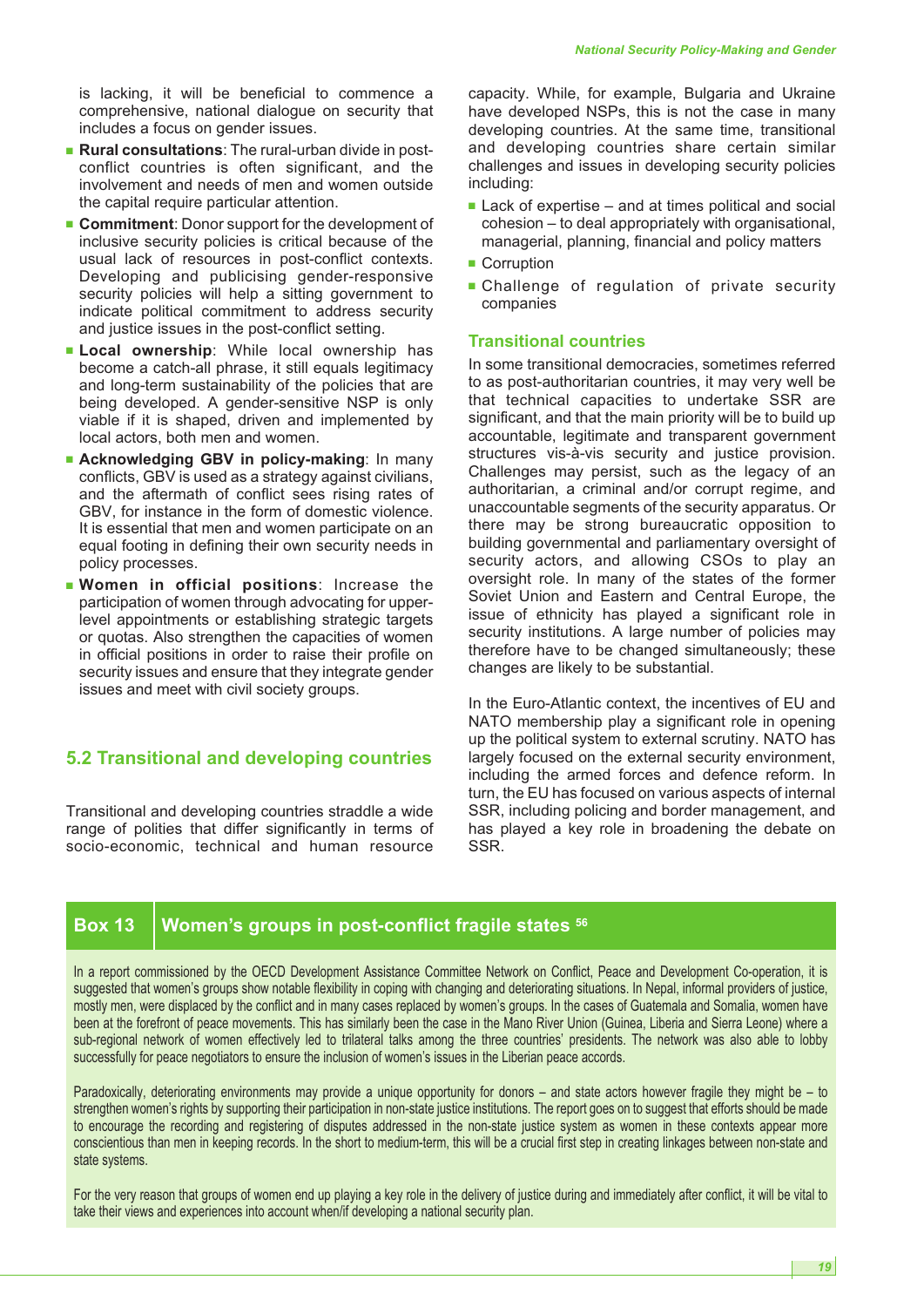#### **Developing countries**

As in transitional countries, there are significant challenges in the respective political systems of developing countries, including the legacy of military or authoritarian rule, and a strong bureaucratic opposition to building governmental and parliamentary oversight. In addition, CSOs are seldom regarded as partners, but rather as opposition groups to the state.

Due to the particular role of donor agencies in many developing countries, local ownership of reform processes is of key importance. Policy-making pushed by donor agencies may end up inhibiting ownership of the process by the recipient government and population. This is particularly the case if receiving assistance is conditioned on reaching certain reform benchmarks or promulgating policies that are to be implemented by a variety of institutions. Donor agencies nonetheless have an important role in advising on how to ensure the participation in policymaking processes of all groups affected by the policy. In this context, gender may be promoted as a key component in the policy-making process.

In many developing countries, as in post-conflict contexts, non-state actors are important providers of security and justice, and intersect with formal state systems. These may include traditional courts, paralegal services and local defence units. Security policy-making should emphasise how authority is managed, how services are delivered, and what their legitimacy is in the eyes of men and women.

#### **Challenges for the integration of gender issues in transitional and developing countries include:**

- In transitional states, elites in power are often those that were in power during authoritarian rule, and there may therefore be significant opposition to change.
- The legitimate role of CSOs to participate in security policy-making processes may be contested, which can create barriers to the inclusion of gender perspectives, and differentiation between the different needs of different groups in society.
- **■** Donor agencies that do not take gender into consideration in their advice to developing countries may unwittingly reinforce disregard for gender perspectives in the policy-making process.

# **!!Tips/recommendations for integrating gender into security policy-making in transitional and developing countries:**

**Capacity**-**building**: In transitional and developing countries, state institutions may be in place, but their transformation into accountable, democratic institutions is a difficult, long-term undertaking. It requires commitment by the executive and, in some cases, support from the international community. The building of capacity regarding gender-related aspects must take place on multiple levels:

**■ Executive**: Ensure that senior officials such as the Head of State and ministers are aware of international and national policies and commitments in relation to gender equality and human rights. Trusted external actors might assist.

- **Parliament: Parliamentary committees in transitional** and developing countries lack expertise on the technicalities of security and defence issues and military budgets, let alone how they relate to gender issues.
- **■ Civil society**: In transitional and development countries where the political establishment is weak and the security sector is strong, politicians in the executive and parliament might rely on the overt or tacit support of the security services. They might therefore avoid substantial reforms for fear of provoking a coup. Building the capacity of CSOs to oversee actions of security actors and their sensitivity to gender concerns can therefore, in the short to medium-term, prove the most efficient oversight mechanism. Even if CSOs, as part of the oversight bodies of the security sector, are not wellversed in technical matters relating to defence and security, they can still play a significant role regarding representation of ordinary men and women.

## **5.3 Developed countries**

Increasingly, developed countries such as the **UK** and the **US** view the most immediate threats to their national security as questions that are dissociable from the well-being and stability of society, as reflected in their NSPs and other security policies. National security nevertheless continues to revolve around macro-political/security concerns. The US has defined its national security threats as the development and proliferation of weapons of mass destruction, the threat to peace from terrorism, the use of missiles against the US, and natural disasters. Similarly, major national security concerns for the UK have broadly been identified as terrorism, espionage, the impact of weak states on global stability, and the proliferation of weapons of mass destruction. It can be difficult to make visible the gender dimensions of national security concerns at this level.

At the same time, an enhanced gendered approach to the development of national security priorities in developed countries would broaden the debate on what national security is, and more importantly what response mechanisms should be put in place. As it stands today, men are highly over-represented in the police, military, border guards, judiciary, government and other security sector institutions and oversight bodies in developed countries. Increased representation of women in the institutions that provide security and/or the institutions that govern these institutions could potentially have implications for what providing security means in developed countries, and thus for policy-making processes.

Similarly, developed countries – including the UK and the US – are at the forefront in delivering advice and technical expertise to countries undergoing SSR, including on NSP and security policy processes. Increased gender expertise within donor SSR teams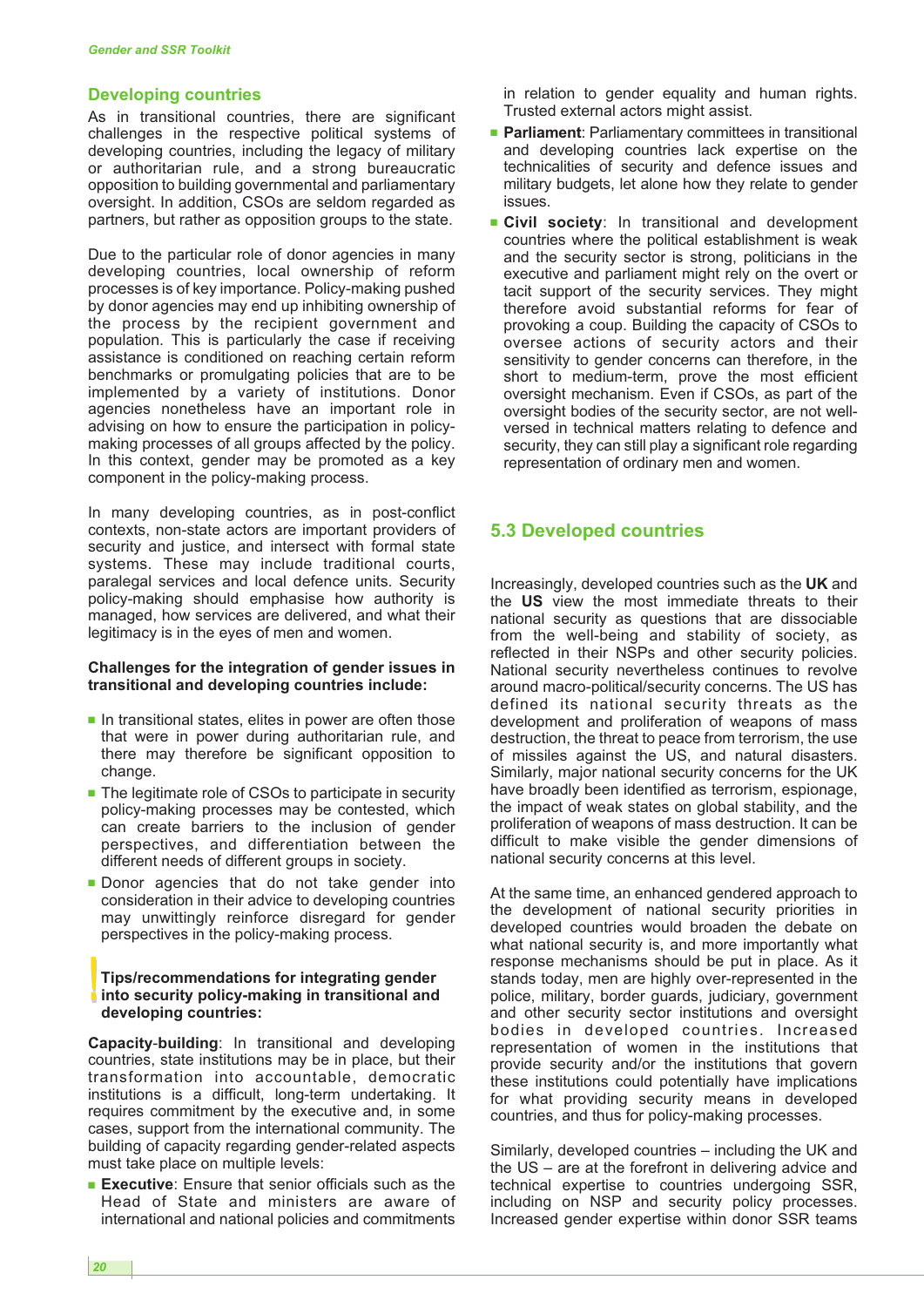can increase the gender-responsiveness of support and advice on security policy formulation.

#### **Challenges for the integration of gender issues include:**

- **■** The tendency to focus on external and macropolitical threats to the state is often maintained at the expense of internal security threats, which impact differently on different groups in society.
- Aversion to actively include gender perspectives in states where the executive – and the general population – consider that gender equality has already been achieved.

**!! Tips/recommendations for integrating gender in security policy-making in developed countries:**

- **■ Broaden the debate on what national security is**: open the space for public participation in defining national security needs. This is a matter for the executive to consider and oversight bodies to advocate for.
- **■ Inclusive policy debates**: well-functioning technological means and high levels of education ensure that a broad-based segment of society can participate in debates on security and defence. By extension, space for gender can be ensured, which requires willingness on the part of the executive and parliament, and advocacy campaigns by CSOs.
- **■ Inclusive policy development**: developed countries are usually characterised by vibrant civil societies, including the activities of think tanks, academics and NGOs. Traditionally, however, central government policy-making has only selectively solicited advice from 'external parties'. Public hearings would make the policy-making process inclusive, and constitute an entry-point for gender issues.
- **■ Gender as a key component of SSR assistance**: pooled capacity in developed countries to assist other governments in SSR and appropriate policymaking should include gender experts and advisers.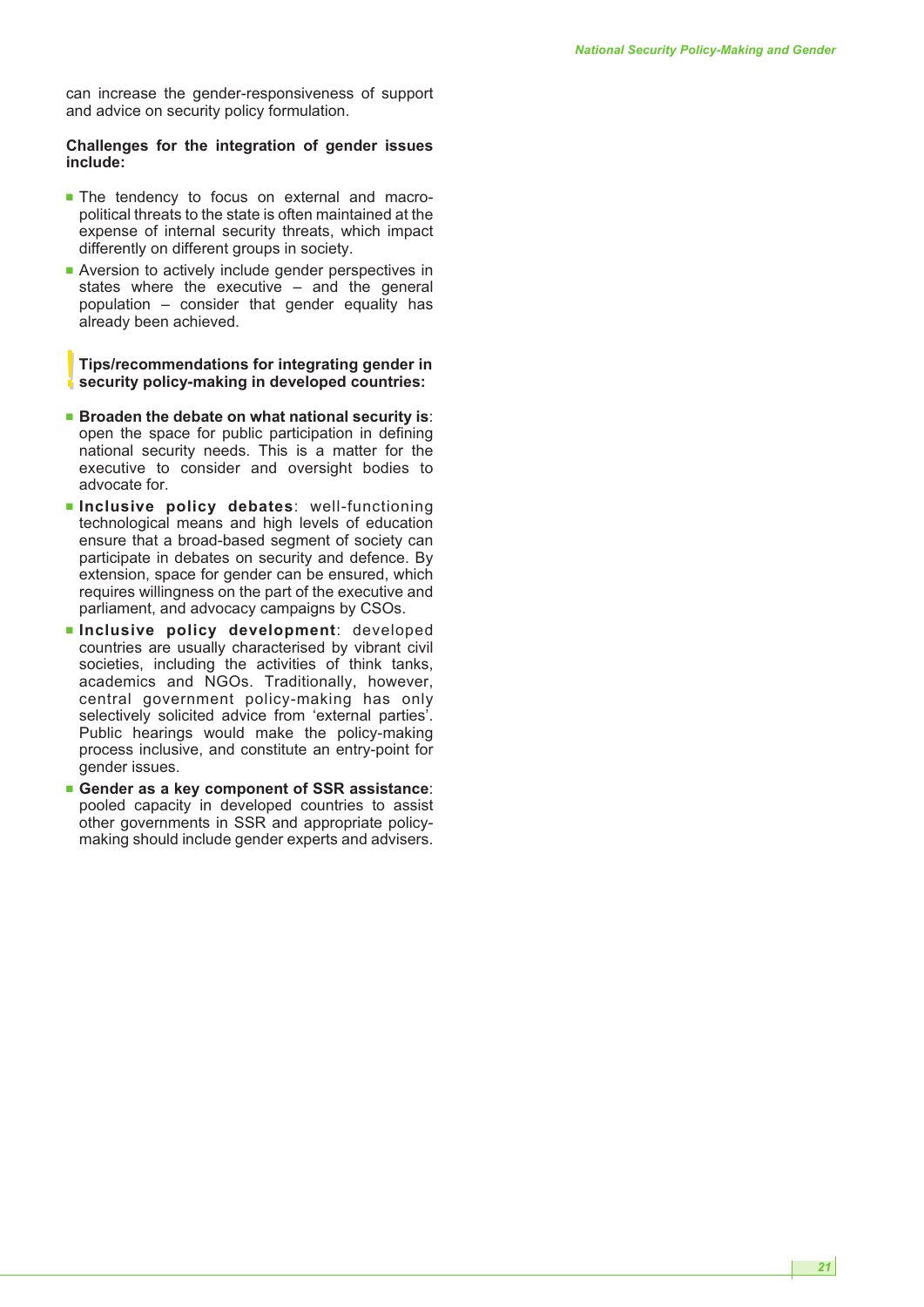

- **1.** Initiate a **consultative and participatory national dialogue** on security issues when national-level security policies are being modified or drafted.
- **2.** Conduct a **gender-responsive assessment of national and local-level security needs**, including the different security needs and resources of men, women, girls and boys.
- **3.** Adopt a **comprehensive approach to national** security within security policies, including both external and internal threats to security, such as GBV.
- **4.** Build the **gender capacity and commitment of security policy decision-makers** within the executive, ministries, parliament and political parties through gender training, mentoring, information distribution and lobbying.
- **5.** Ensure **equal appointment and promotion of men and women** to security decision-making bodies such as National Security Councils, as well as to senior level ministerial and security sector institution positions.
- **6.** Include **gender expertise** in security decisionmaking bodies, for instance through representation of the parliamentary women's caucus or ministry responsible for women and gender issues.
- **7.** Establish **participatory local security bodies** to provide information for national level security policy-making and ensure the local-level implementation of national security policies through security audits, plans and coordinated activities.
- **8. Allocate sufficient resources**, as part of the implementation of national security policies, to effectively prevent, respond and penalise the specific insecurities facing women, men, boys and girls and fund gender specific initiatives such as gender training.
- **9.** Conduct **gender-responsive monitoring and assessment** of national security policies, including through a gender impact assessment of security policy and gender budget analysis.
- **10.** Establish **mechanisms for the increased participation of civil society organisations**, including women's organisations, in proceedings such as parliamentary hearings and consultations by the National Security Council.
- **11. Build the capacity of civil society organisations** to participate effectively in security policy-making processes, including building the technical capacity of women's organisations.
- **12.** Develop **networks of civil society organisations**, including women's organisations, working on security-related issues in order to ensure their strategic input into national security policy-making.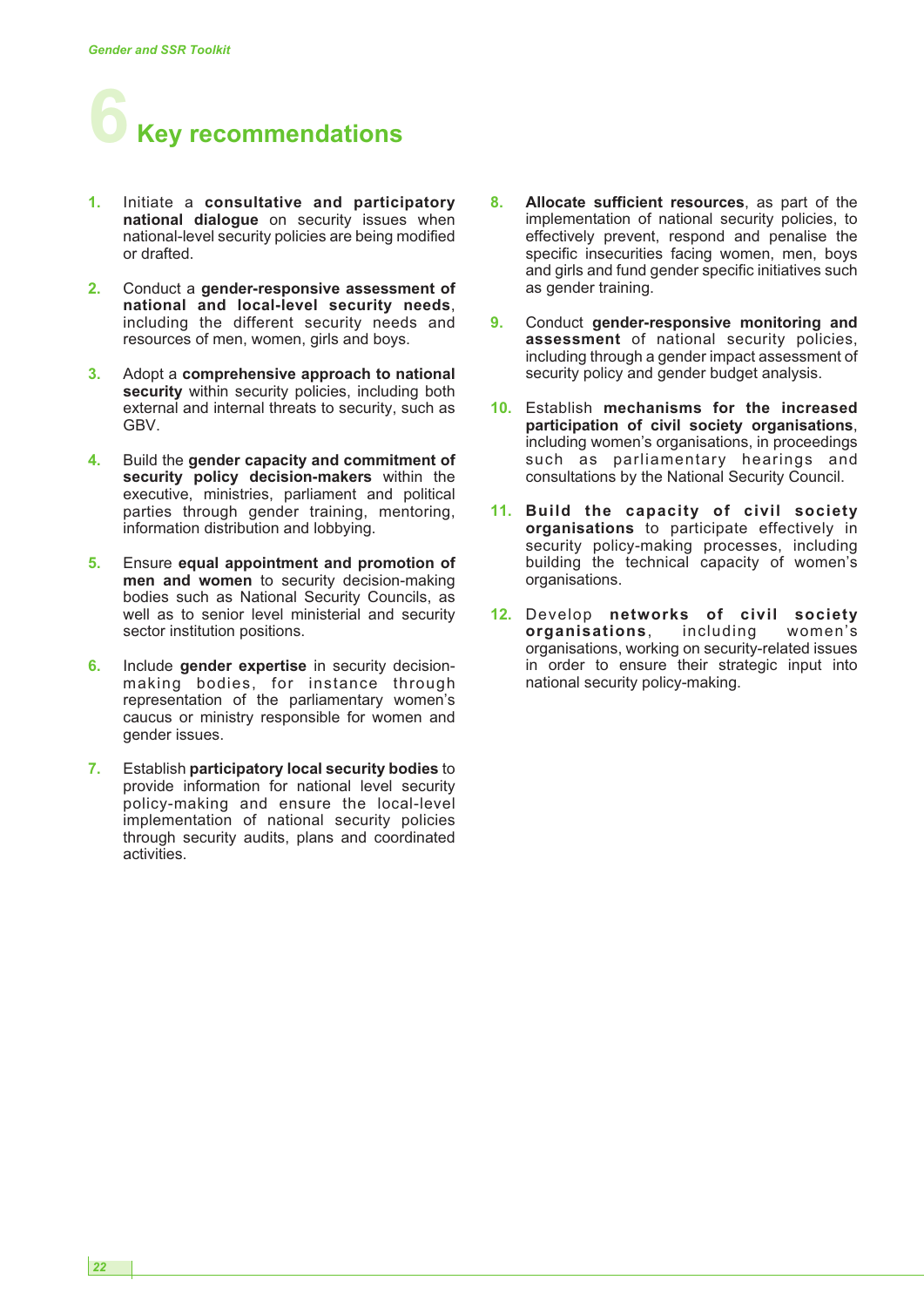# **7 Additional resources**

## **Examples of national security policies**

National Security Policy for **Jamaica** – Towards a Secure and Prosperous Nation. http://www.cabinet.gov.jm/docs/pdf/NSS\_DOCS/nsp annet.pdf

**South Africa**'s White Paper on National Defence for the Republic of South Africa – Defence in a Democracy.

http://www.info.gov.za/whitepapers/1995/defence.ht m

**South Africa**'s White Paper on Safety and Security. http://www.info.gov.za/whitepapers/1998/safety.htm

**Romania**'s National Security Strategy. http://merln.ndu.edu/whitepapers/RomaniaNationalS ecurity.pdf

Doctrine of the Armed Forces of the **Slovak Republic**.

http://www.arabparliaments.org/publications/legislatu re/2007/montreux/slovak-e.pdf

**Ireland**'s White Paper on Defence. http://www.statehouse-sl.org/policies/defence-whitepaper.htm

**Sierra Leone**'s Defence White Paper. http://www.whitehouse.gov/nsc/nss.pdf

The **Uganda** Defence Review – Learning from Experience. http://www.ssrnetwork.net/documents/Publications/U DR/Uganda%20Defence%20Review%20- %20Learning%20From%20Experience.pdf

The **US** National Security Strategy. http://www.whitehouse.gov/nsc/nss/2006/

### **Practical guides and handbooks**

Organisation for Economic Co-operation and Development, *OECD DAC Handbook on Security System Reform: supporting security and justice,* Paris: OECD DAC, 2007. http://www.oecd.org/dataoecd/43/25/38406485.pdf

Luethold, A., *Developing A National Security Policy,* Presentation, 2007. http://www.arabparliaments.org/publications/legislatu re/2007/montreux/leuthold-e.pdf

South Africa's Department of Community Safety, *Community Police Forum Toolkit*, 2003. http://www.capegateway.gov.za/eng/pubs/public\_info /C/32970

Valasek, K. with Nelson, K., *Securing Equality, Engendering Peace: A Guide to Policy and Planning on Women, Peace and Security,* UN-INSTRAW: Santo Domingo, 2006.

# **Online articles and reports**

Bearne, S. ed all, *National Security Decision-Making Structures and Security Sector Reform*, The RAND Corporation, 2005. http://www.rand.org/pubs/technical\_reports/TR289/

DCAF Backgrounder: *National Security Policy*, 2005.

http://www.dcaf.ch/publications/kms/details.cfm?lng= en&id=18417&nav1=4

Bearne, S. ed al, *National Security Decision-Making Structures and Security Sector Reform*, DfID, 2005. http://www.dfid.gov.uk/Pubs/files/security-decisionmaking.pdf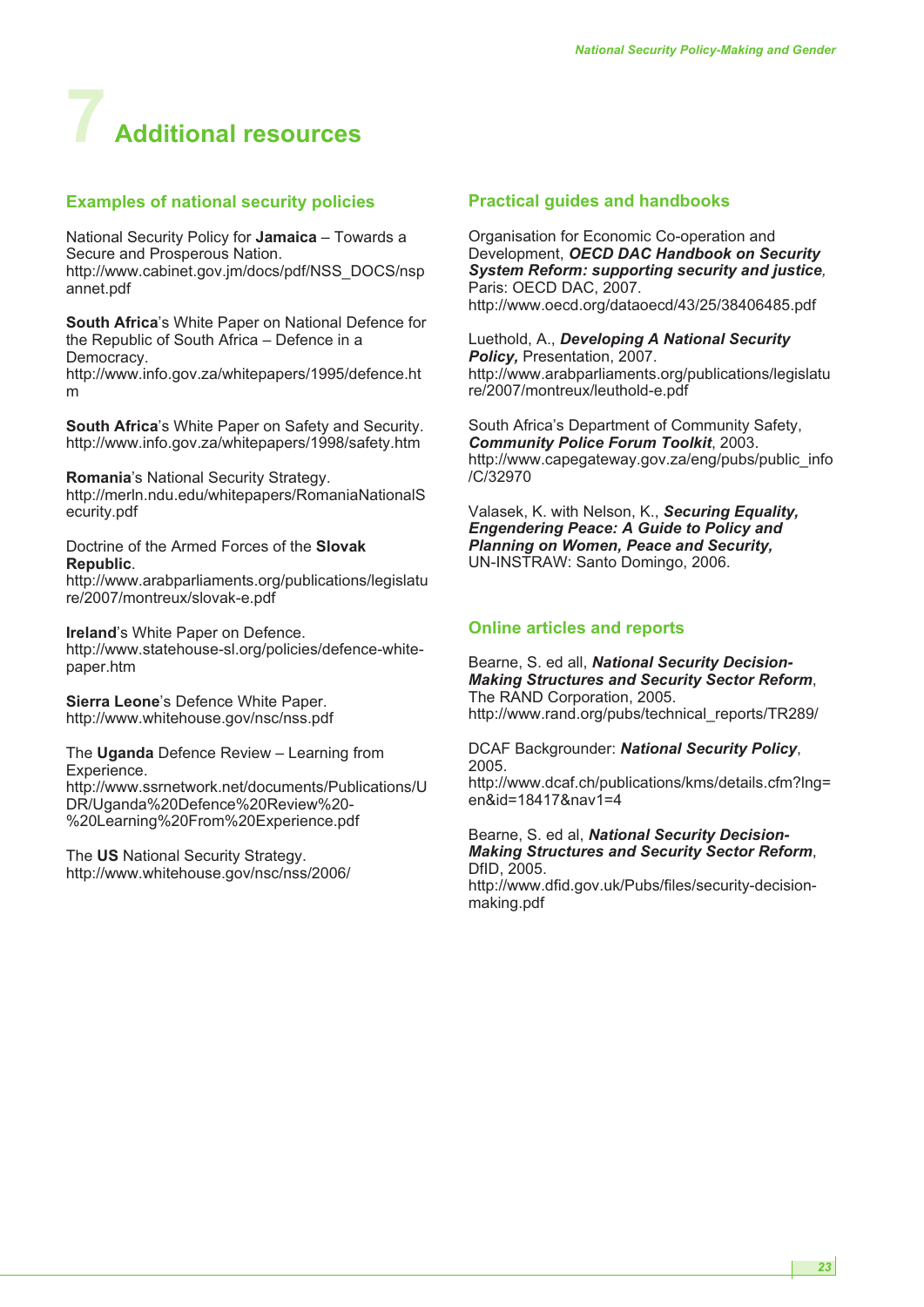# **ENDNOTES**

- <sup>1</sup> For ease of reference within the tool, the term 'security policies' refers to national-level security policies.
- <sup>2</sup> IPU and DCAF, *Parliamentary Oversight of the Security Sector: Principles, Mechanisms and Practices,* (IPU and DCAF: Geneva), 2003, p. 27.
- <sup>3</sup> Adapted from Luethold, A., 'Developing a National Security Policy', Workshop on the Role of the Parliament in the Development of a National Security Policy in the Arab Region (Presentation, Montreux) 2007. http://www.arabparliaments.org/publications/legislature/2007/montreux/leuthold-
- e.pdf. <sup>4</sup> DCAF Backgrounder, 'Security Sector Governance and Reform' (DCAF: Geneva), Nov. 2005, p. 1.
- <sup>5</sup> Fluri, P.H. and Johnsson, A.B., 'Parliamentary Oversight of the Security Sector', Geneva, 2003, p. 26.
- <sup>6</sup> Organisation for Economic Co-operation and Development, *OECD DAC Handbook on Security System Reform – Supporting Security and Justice* , Paris, 2007, p. 92.
- <sup>7</sup> The US National Security Strategy. http://www.whitehouse.gov/nsc/nss/2006/.
- <sup>8</sup> Shalamanov, V.,'Practices of Security Sector Reform in Europe the Case of Bulgaria', *The Challenges of Security Sector Reform in Macedonia*, 6-7 Dec. 2002*.*
- Lithuania's National Security Strategy.
- http://merln.ndu.edu/whitepapers/LithuaniaNationalSecurity-2002.doc
- <sup>10</sup> Adapted from Luethold, A., 'Developing a National Security Policy', Workshop on the Role of the Parliament in the Development of a National Security Policy in the Arab Region (Presentation, Montreux) 2007. http://www.arabparliaments.org/publications/legislature/2007/montreux/leuthold-
- e.pdf.
- <sup>11</sup> Lithuania's Defence White Paper. http://merln.ndu.edu/whitepapers/Lithuania-2006.pdf
- <sup>12</sup> Bosnia-Herzegovina's Defence White Paper.
- http://merln.ndu.edu/whitepapers/Bosnia\_English-2005.pdf
- <sup>13</sup> UN Economic and Social Council. Report of the Secretary-General, *Coordination of the Policies and Activities of the Specialized Agencies and Other Bodies of the United Nations System: mainstreaming the gender perspective into all policies and programmes in the United Nations system,* 12 June 1997.
- <sup>14</sup> 'Priorities for Liberia's Reconstruction Process', Woodrow Wilson International Center for Scholars, 14 Feb. 2007. http://www.wilsoncenter.org/index.cfm?topic\_id=1411&fuseaction=topics.event\_s
- ummary&event\_id=224140
- <sup>15</sup> Danish International Development Agency, 'Sikkerhed, vækst udvikling' (DANIDA: Copenhagen), Aug. 2004, p. 17.
- <sup>16</sup> Anderlini, S.N. and Conaway, C.P., *Negotiating the Transition to Democracy and Reforming the Security Sector: The Vital contributions of South African Women, (*Women Waging Peace: Washington DC), Aug. 2004.
- <sup>17</sup> Anderlini and Conaway. vi.
- <sup>18</sup> UNIFEM, *Not a Minute More: Ending Violence Against Women (*UNIFEM: New York), 2003, p. 6.
- <sup>19</sup> Centers for Disease Control and Prevention, 'Intimate Partner Violence: Overview'. http://www.cdc.gov/ncipc/factsheets/ipvfacts.htm
- <sup>20</sup> National Security Strategy for Jamaica Towards a Secure and Prosperous Nation. http://www.jdfmil.org/NSS\_SDR/NSS\_DOC.pdf
- <sup>21</sup> 'Domestic Violence A National Report', March 2005. http://www.crimereduction.gov.uk/domesticviolence/domesticviolence51.pdf
- <sup>22</sup> Barnes, K., Albrecht, P. and Olson, M., 'Addressing Gender-Based Violence in Sierra Leone: Mapping Challenges, Responses and Future Entry Points', (International Alert: London), 2006.
- <sup>23</sup> Struckman-Johnson, C. & Struckman-Johnson, D., 'Sexual Coercion Rates in Seven Midwestern Prisons for Men', *The Prison Journal* 379 (2000). http://www.spr.org/pdf/struckman.pdf
- <sup>24</sup> Carpenter, R.C., 'Recognizing Gender-Based Violence Against Civilian Men and Boys in Conflict Situations', *Security Dialogue*. Vol. 37(1) (2006), p. 87.
- <sup>25</sup> Securing an Open Society: Canada's National Security Policy, April 2004. http://www.pco-bcp.gc.ca/docs/InformationResources/ Publications/NatSecurnat/natsecurnat\_e.pdf.
- <sup>26</sup> National Committee for the Advancement of Women in Viet Nam, 'Gender in Public Policy', Gender Mainstreaming Guidelines in the National Policy Formulation and Implementation. *Towards Gender Equality in Viet Nam through Gender-Responsive National Policy and Planning*, Hanoi, 2004, VIE 01-015-01 Project, p.28.
- <sup>27</sup> Bearne, S. ed., 'National Security Decision-Making Structures and Security Sector Reform', UK, June 2005. http://www2.dfid.gov.uk/pubs/files/securitydecision-making.pdf.
- <sup>28</sup> The operational implications of crisis management are not fully explained, but the concept was introduced as a replacement in the NSC bill, which proposed 'matters relating to democracy, governance and inter-provincial harmony'.
- <sup>29</sup> Inter-Parliamentary Union, 'Women in Politics: 2005'. http://www.ipu.org/pdf/publications/wmnmap05\_en.pdf.
- <sup>30</sup> Nathan, L., *Local Ownership of Security Sector Reform: A Guide for Donors*, London, Jan. 2007, p. 31.
- <sup>31</sup> Sierra Leone's White Paper on Defence, paragraph 1018.
- <sup>32</sup> Ukraine's National Security Strategy, paragraph 3.10; Romania's National Security Strategy, paragraph 3.2.
- http://merln.ndu.edu/whitepapers/RomaniaNationalSecurity.pdf. <sup>33</sup> Romania's National Security Strategy, paragraph 5.3.
- <sup>34</sup> Ireland's White Paper on Defence. http://www.statehousesl.org/policies/defence-white-paper.html; Sierra Leone's White Paper on Defence. http://www.whitehouse.gov/nsc/nss.pdf; National Security Strategy of Ukraine (unofficial translation). http://www.mfa.gov.ua/usa/en/publication/content/8387.htm; National Security Concept of Georgia. http://www.mfa.gov.ge/?sec\_id=23&lang\_id=ENG; National Security Strategy for Jamaica – Towards a Secure and Prosperous Nation. http://www.jdfmil.org/NSS\_SDR/NSS\_DOC.pdf.
- <sup>35</sup> South Africa's White Paper on Intelligence, South Africa 1995, paragraph 5.6. http://www.info.gov.za/whitepapers/1995/intelligence.htm.
- 36 South Africa's White Paper on National Defence for the Republic of South Africa – Defence in a Democracy, Chapter 6, Paragraph 36-37 (South Africa 1996). http://www.info.gov.za/whitepapers/1995/defence.htm.
- 37 South Africa's White Paper on Safety and Security (South Africa 1998). http://www.info.gov.za/whitepapers/1998/safety.htm.
- <sup>38</sup> 'Security Sector Reform Potentials and Challenges for Conflict Transformation', Berghof Handbook Dialogue Series, No. 2, p. 58. http://www.berghofhandbook.net/uploads/download/dialogue2\_ssr\_complete.pdf.
- <sup>39</sup> Fluri and Johnsson.
- <sup>40</sup> Nathan, p.38.
- <sup>41</sup> Inter-Parliamentary Union, *Women in National Parliaments,* IPU, 31 Oct. 2006.
- <sup>42</sup> Anderlini and Conaway. <sup>43</sup> 'Ready to Govern – ANC Policy Guidelines for a Democratic South Africa' adopted at the National Conference, 28-31 May 1992.
- http://www.anc.org.za/ancdocs/history/readyto.html <sup>44</sup> Department of Community Safety Provincial Administration Western Cape, *Community Police Forum Toolkit*, 2003. http://www.capegateway.gov.za/Text/2003/12/community\_police\_forum\_toolkit\_p p41to80.pdf
- 45 Open Society, Justice Initiative.
- http://www.justiceinitiative.org/activities/ncjr/police/peru\_cdsc.
- <sup>46</sup> Organisation for Economic Co-operation and Development, p. 55.
- <sup>47</sup> DfID, p.30.
- <sup>48</sup> Organisation for Economic Co-operation and Development, p.119.
- <sup>49</sup> http://www.peacewomen.org/un/ngo/back.html.
- <sup>50</sup> *National Security Policy for Jamaica – Towards a Secure and Prosperous Nation.* http://www.cabinet.gov.jm/docs/pdf/NSS\_DOCS/nspannet.pdf; *National Security Strategy for Jamaica* – *Towards a Secure and Prosperous Nation,* A Green Paper. Revised May 2006; and Stone, C. ed al, *Supporting Security, Justice, and Development: Lessons for a New Era,* June 2005.
- <sup>51</sup> Born, H., Fluri, P.H and Johnsson, A.B. *Handbook on Parliamentary Oversight of the Security Sector*, (DCAF: Geneva), 2003.
- <sup>52</sup> Valasek, K., 'Gender and Democratic Security Governance', *Public Oversight of the Security Security Sector: A Handbook for CSOs on Democratic Security Governance,.* Caparini, M., Cole, E. and Kinzelbach, K. eds. (Renesans: Bratislava for UNDP & DCAF), forthcoming July 2008.
- <sup>53</sup> Adapted from Valasek, K. with Nelson, K., *Securing Equality, Engendering Peace: A Guide to Policy and Planning on Women, Peace and Security (UN 1325)* (INSTRAW: Santo Domingo), 2006, p.24.
- <sup>54</sup> Adapted from: *Gender, Women and DDR: Gender-responsive Monitoring and Evaluation Indicators*. http://www.unddr.org/tool\_docs/Genderresponsive%20Monitoring%20and%20Evaluation%20Indicators.pdf.
- <sup>55</sup> Adapted from Bryden, A. and Hänggi, H., 'Reforming and Reconstructing the Security Sector', (Geneva: DCAF) 2005, p.30.
	- http://www.dcaf.ch/\_docs/Yearbook2005/bm\_sgpc\_ch02.pdf
- <sup>56</sup> DAC CPDC, *Enhancing the Delivery of Justice and Security in Fragile States*, July 2006, p. 42.